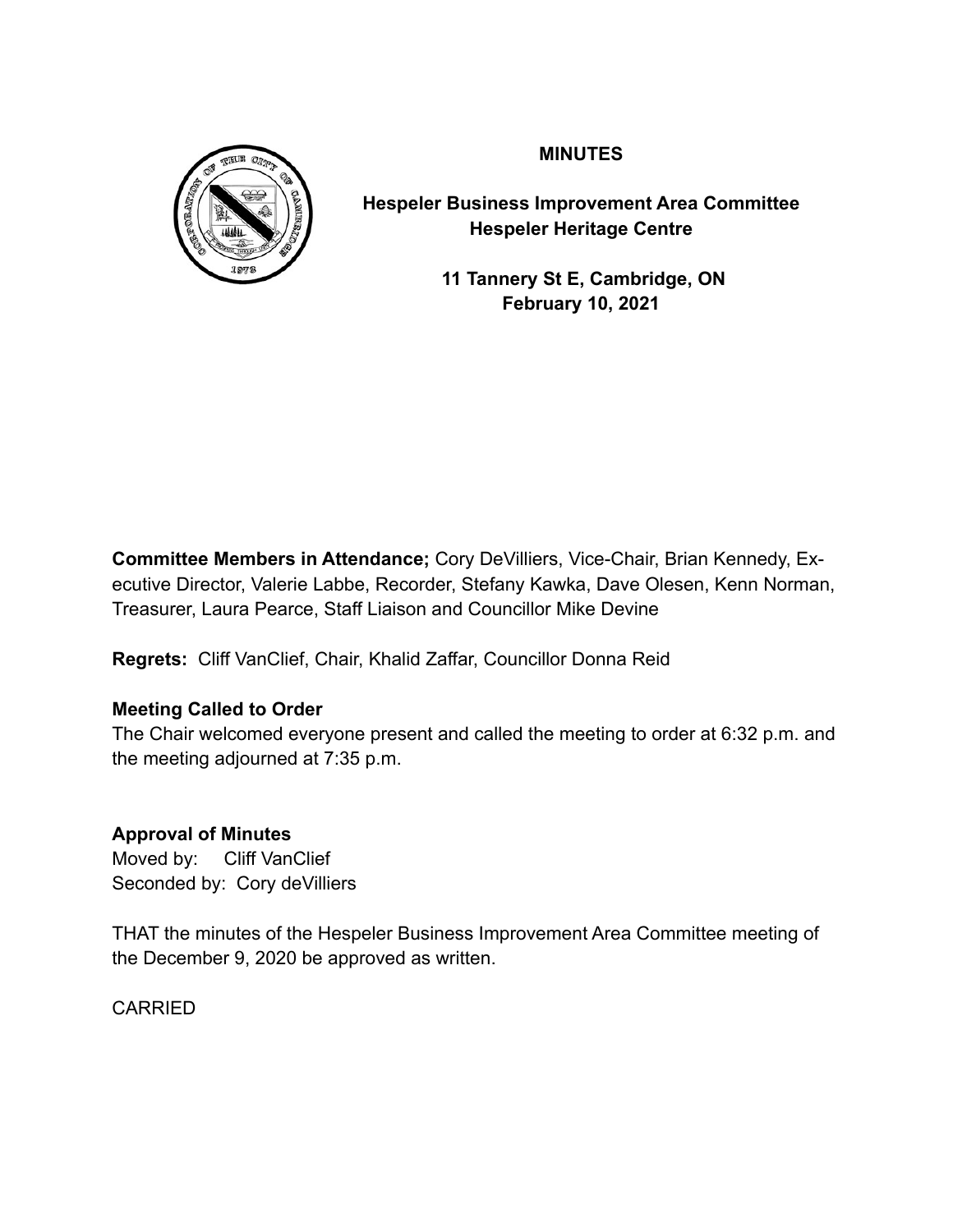#### **BIA Signage Application for 19 Queen**

This item was discussed at the last meeting and voted on over email following the meeting as we did not have quorum at the meeting. Stefany abstained from voting due to conflict of interest. Sign application and motion sent out and voted on via email on December 8th.

THAT the Hespeler Village BIA Board approve the signage application of 19 Queen for \$1,275 towards the cost of the sign.

Motion by: Cliff VanClief Seconded by: Cory DeVilliers

**CARRIED.** 

## **Sponsorship of TODS 401 Signage - Fashion History Museum**

Review of the Municipal Accommodation Tax to reimburse the BIA is still ongoing. Brian Kennedy has the application in-hand, which is the same premise as the one submitted in 2020. This item was reviewed and voted on via email on December 8th.

THAT the Hespeler Village BIA Board approve the sponsorship request of the Fashion History Museum for the 2021 TODS 401 Signage for \$779.55.

Motion by: Cliff VanClief Seconded by: Cory DeVilliers

CARRIED.

### **Milling Road X Queen Street - BIA Request**

This item was reviewed and the December meeting and voted on via email on December 8th.

THAT the Hespeler Village BIA Board request that city staff investigate a possible permanent road closure on Queen between Tannery and Adam and include this study when evaluating any future studies or plans for Milling Road.

Motion by: Cliff VanClief Seconded by: Cory DeVilliers

CARRIED.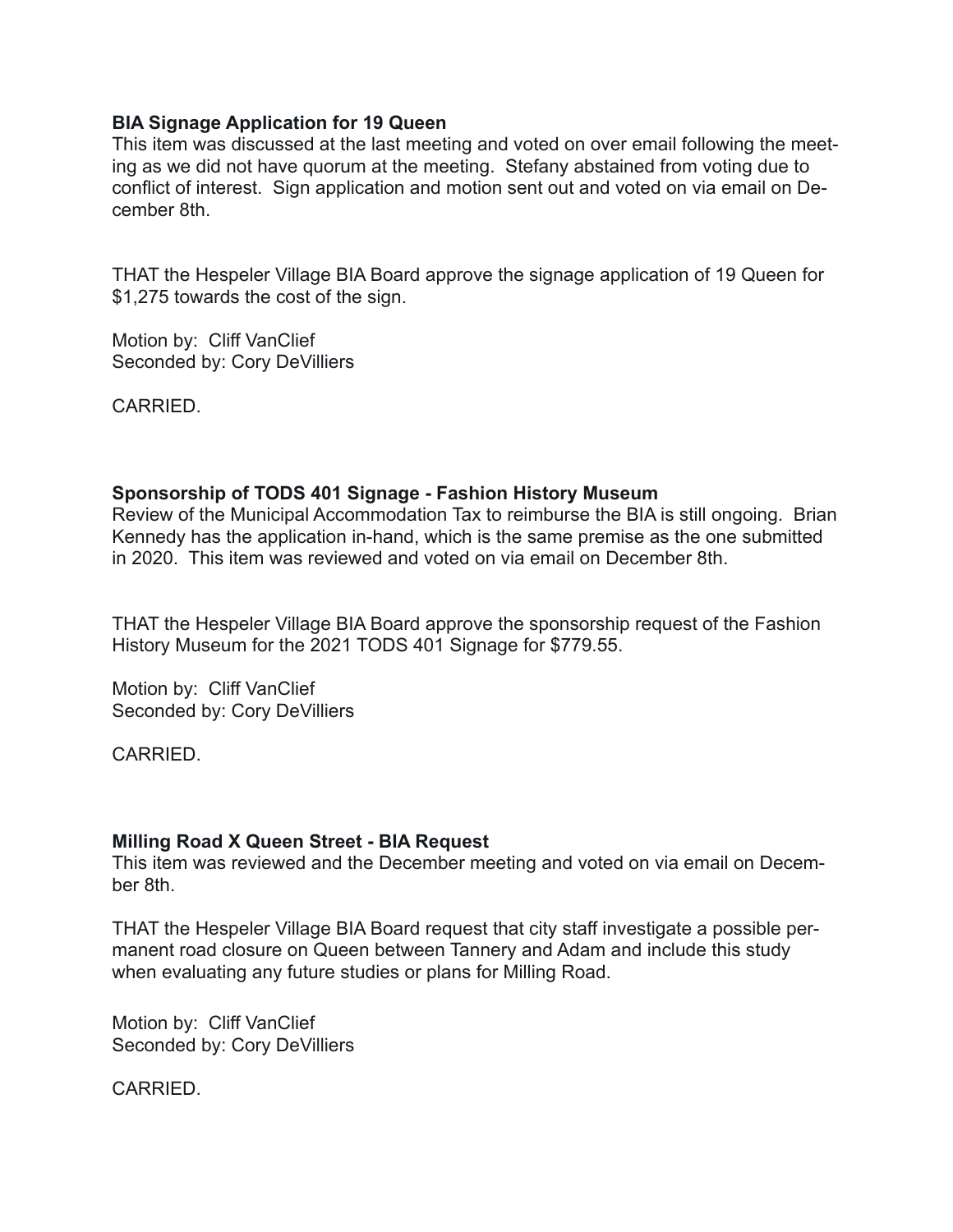#### **City Updates - General**

Laura shared that the stay at home order has been lifted which is great as all small businesses will be able to re-open next week. Also a reminder that the Chamber of Commerce continues to offer Ask the Expert sessions every Tuesday and Thursday from 2-3pm where they assist small businesses in accessing government support programs.

#### **City Updates - 16 Guelph Ave**

The City was hiring a consulting firm to develop new trail and Laura confirmed that Stantec was awarded the contract and the City transportation group had the first meeting recently. Lisa will be putting together an update to share with the board shortly. The BIA was identified as a stakeholder and will be attending a meeting next week.

### **City Updates - Hespeler Sign Updates**

Laura asked for any update on the plaque to be installed at the corner of Queen and Guelph Avenue. As a reminder, for safety and security, it will be armour stone and a cast bronze plaque. Once the BIA board has put forth a resolution, a report needs to go to City staff for approval. A motion for the updated cost adding the additional logo for City of Cambridge will be provided once Brian is able to get an updated quote from either the original supplier or the supplier used by the City for Heritage plaques.

### **City Updates - Saturday Street Closure**

Motion discussed in a previous meeting around a temporary Queen Street closure for 2021 as most businesses found it helpful and there was positive feedback in general from the community. The BIA does have some concerns with the overall cost and will look into options to reduce expenses possibly through grants available to assist with funding for outdoor spaces. See more details under the Healthy Communities Initiative below.

### **Healthy Communities Initiative - Outdoor Public Spaces**

Prior to the meeting Cory had shared some information and a link for a grant application that can possibly be used to fund some sort of initiative here in the village. The document provided a list of sample projects such as possibly hosting social distancing events or infrastructure improvements to better host outdoor activities. Request that we all read the application this week and share any ideas based on what is eligible for funding and what isn't. Once we agree on an initiative and define the scope, we can work with Laura to direct us to a City resource who can help write the grant application. This may help with our Saturday street closure although any other suggestions are also welcome.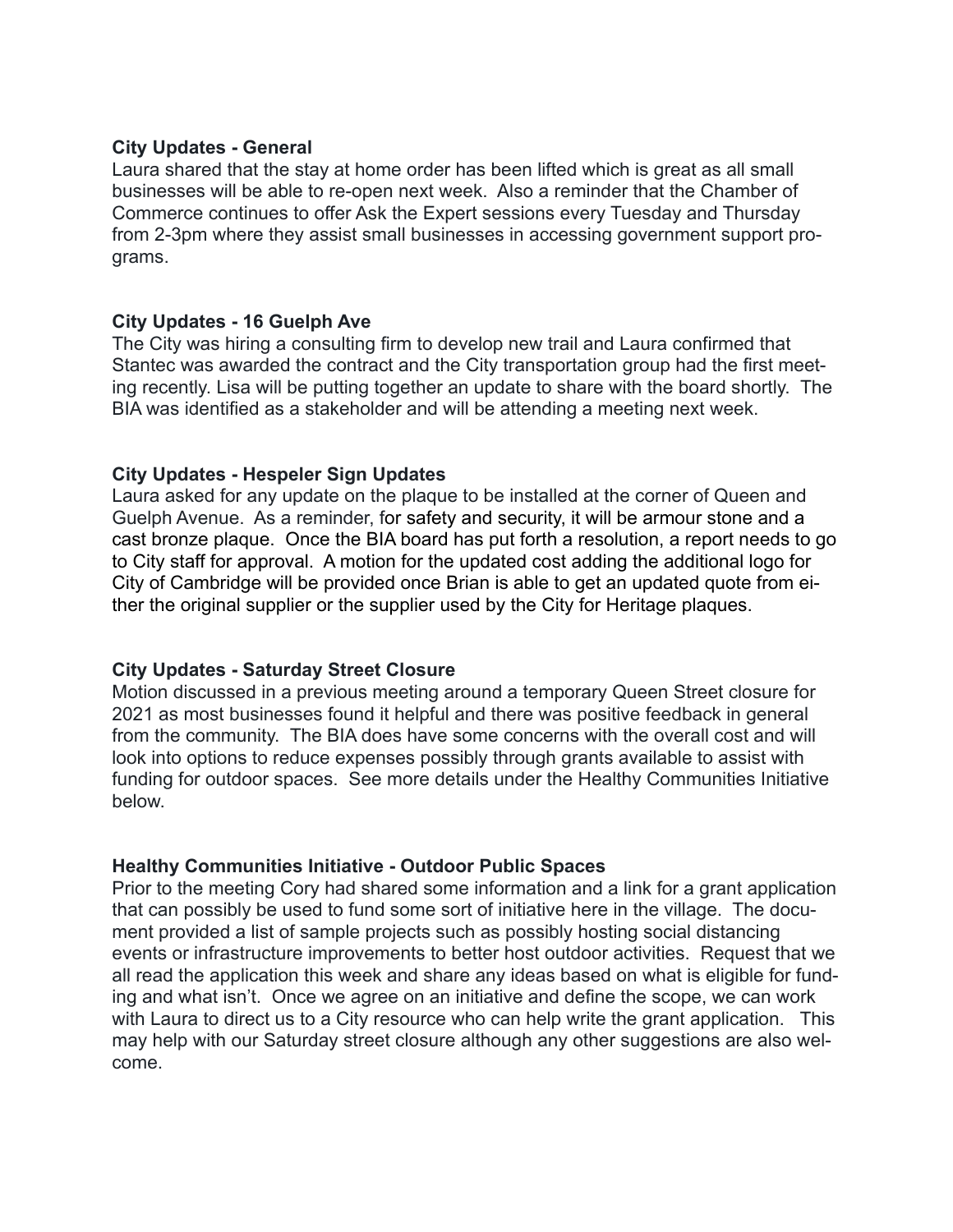### **City Updates - Silknet (Len's Mill) Building**

Councillor Devine mentioned that the developer has put in an application to develop that property and suggested we invite him to a BIA meeting to give a presentation on his plans for the property.

#### **City Updates - Parking Study**

Councillor Devine provided an update on the parking study that as going to be done in the second quarter of the year and that City staff advised that it may be postponed due to COVID lockdowns and the reduced demand for parking at this time.

#### **Canadian Cancer Society - April Campaign**

Councillor Devine advised the board that City staff planted daffodil bulbs in the gardens around the Cenotaph last fall that should bloom this spring hopefully in time for the spring campaign. Big thank you to Nathan Harrington and the team at the City for their efforts. Discussion around any other initiatives for the spring campaign and agreement to light the falls in yellow and possibly the holiday lighting at the library could be extended into April and lit up in yellow as well. Laura will check into whether that is a possibility for the library lighting. Brian will reach out to Karen for a list of asks that we can support and also to see about the possibility of putting the yellow bikes back out with flowers in the baskets. We are eager to support any awareness with this campaign.

### **Sign Application - Graham's Interiors**

Graham Matthews came back with an updated quote that now includes acrylic lettering for their sign that will be 12' x 3' so now meets the sign application guidelines. A rendering and quote was supplied for review by the BIA prior to the meeting.

THAT the BIA board approve the Graham & Sons acrylic sign application for \$1454.88 towards the cost of the sign.

Motion by: Cory deVilliers Seconded by: Dave Olesen

CARRIED.

#### **Hespeler Farmer's Market Update**

No updates at this time on whether the market will resume this spring. Councillor Devine will reach out this week for any updates and to see if the market plans to resume this year in Forbes Park and share any updates with the BIA.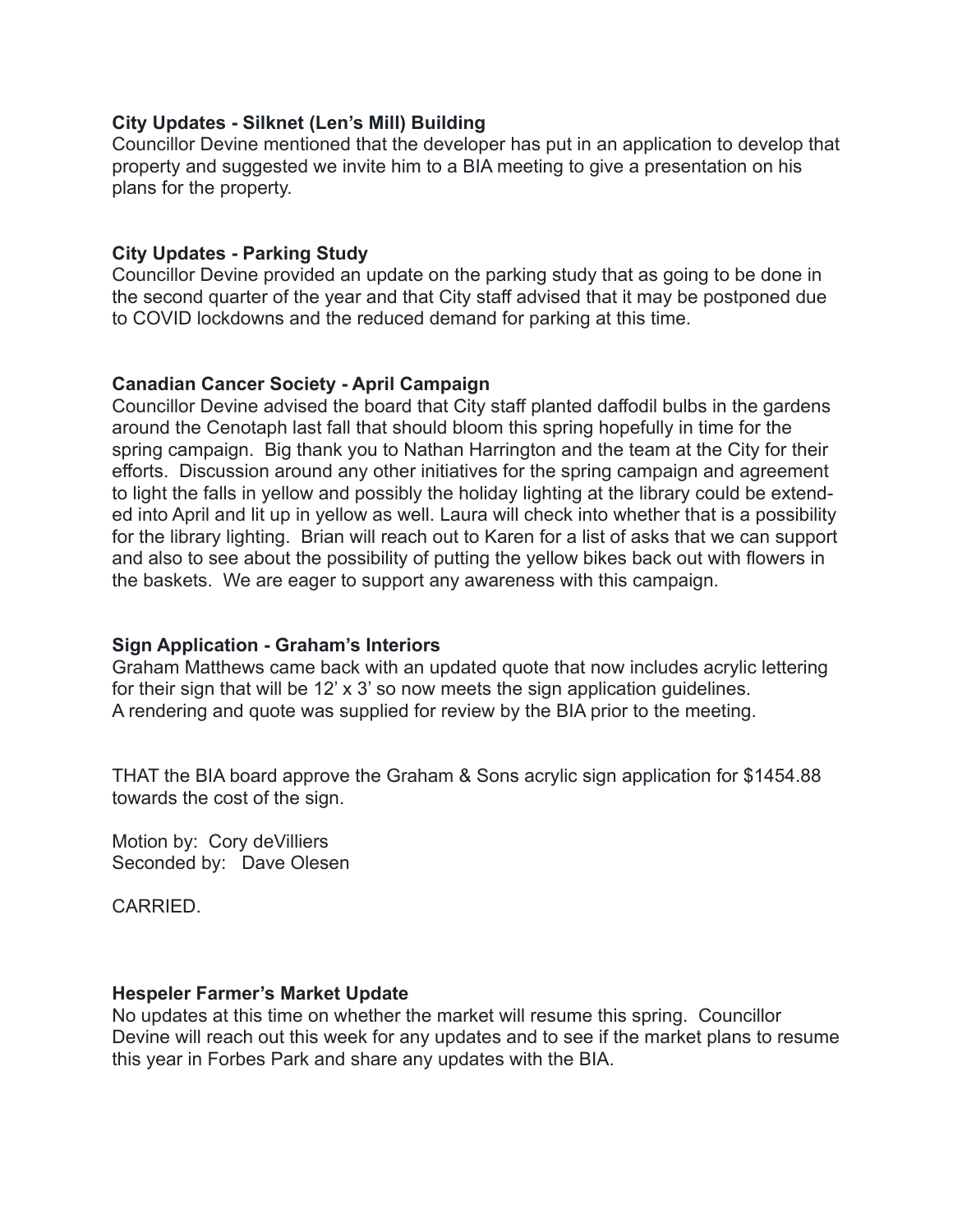#### **Milling Road Study**

Cory and Brian plan to attend and will provide any update. They will also check into the possibility of a Saturday street closure being extended to Milling Street if possible.

#### **Holiday Lighting and Snowflake Removal and Banner Installations**

Brian shared that the City will be removing the snowflakes shortly and that we will need to make arrangements to remove the lit banner on Queen Street West. Will also need to make arrangements for the banners to be hung by early April to brighten the core area for spring and April Cancer Campaign. Everyone agreed that the white lights on the trees in front of the Hespeler Heritage Centre looked lovely and definitely brightened the area. All agreed it would be nice to leave that lighting on year round.

THAT the tree lights be left on year round on the walkway in front of the Hespeler Heritage centre.

Motion by: Cory deVilliers Seconded by: Councillor Devine

**CARRIED.** 

#### **BIA Social Media Reminder**

Brian has been overseeing the majority of our social media posts and discussion and suggestion from Cory that we should all assist where possible in sharing business and community updates. Natasa is available to assist with programming and initiatives and she is working with Brian to ensure social media activity increases especially with reopening starting next week. Possibly launch some contests around the re-opening next week and reminders of the precautions and safety measures put in place by local businesses. We should encourage membership to start publishing more material. Brian will send branding assets so we can add logo in corner of any photos we post. Dave mentioned that the Hespeler Heritage Society is doing a really good job lately and posting regularly and we should share their updates as well. Discussion to carry over the motion for social media funding from December 2020 that was not utilized.

THAT we agree to carry-over and spend the \$500 allocated for December social media marketing contests to provide awareness and support of core area businesses.

Motion by: Cory deVilliers Seconded by: Kenn Norman

**CARRIED.**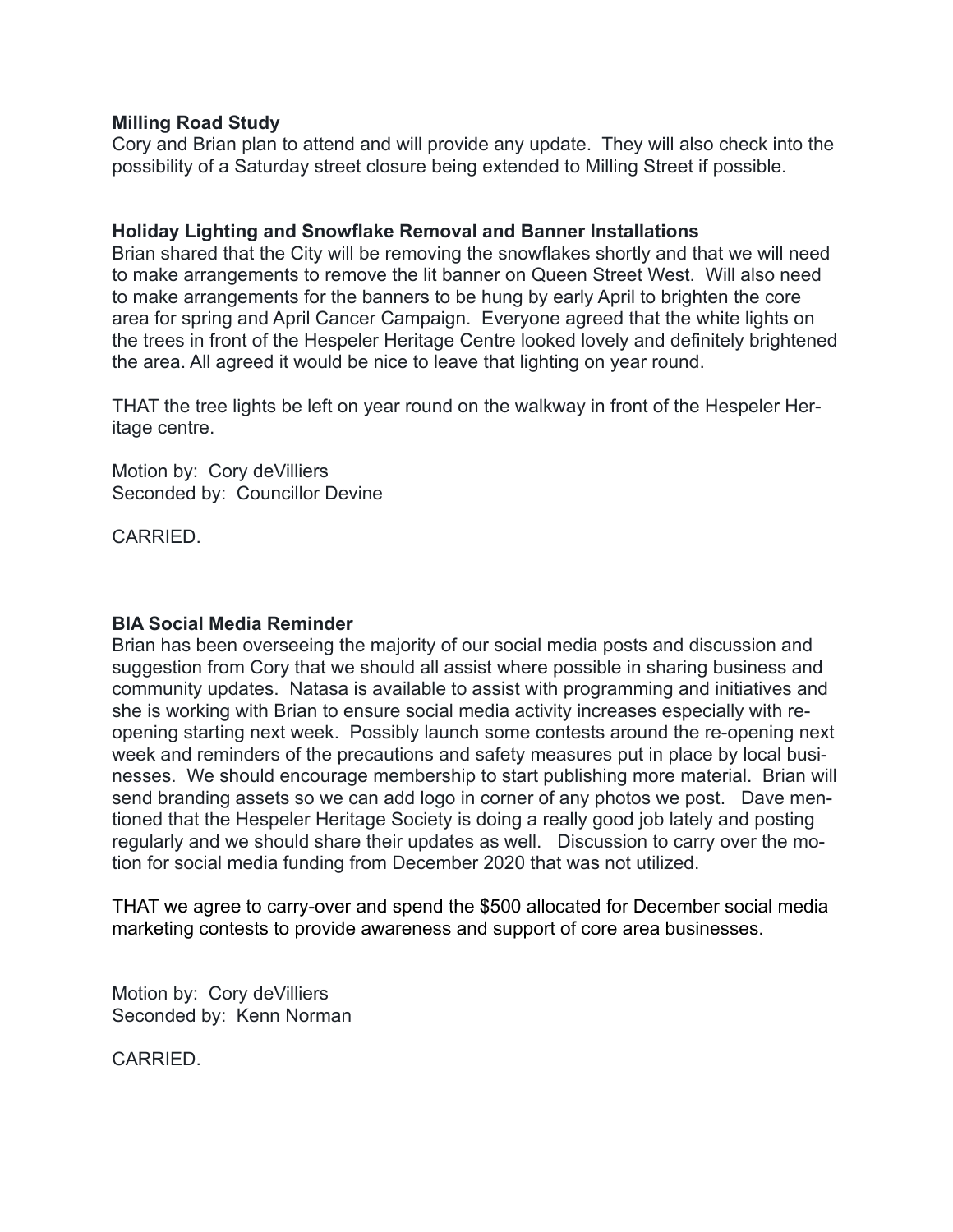## **March BIA Meeting**

The next Hespeler BIA meeting is set for Wednesday March 10, 2021 to be held remotely via zoom.

Close of Meeting

Moved by: Valerie Labbe Seconded by: Cory deVilliers

THAT the February 10, 2021 meeting of the Hespeler BIA Advisory Committee does now adjourn at 7:35 p.m.

CARRIED

Chair – HESPELER BIA

 $\mathcal{L}_\text{max}$  , where  $\mathcal{L}_\text{max}$  is the set of the set of the set of the set of the set of the set of the set of the set of the set of the set of the set of the set of the set of the set of the set of the set of the se

 $\mathcal{L}=\{1,2,3,4,5\}$ 

Recording Secretary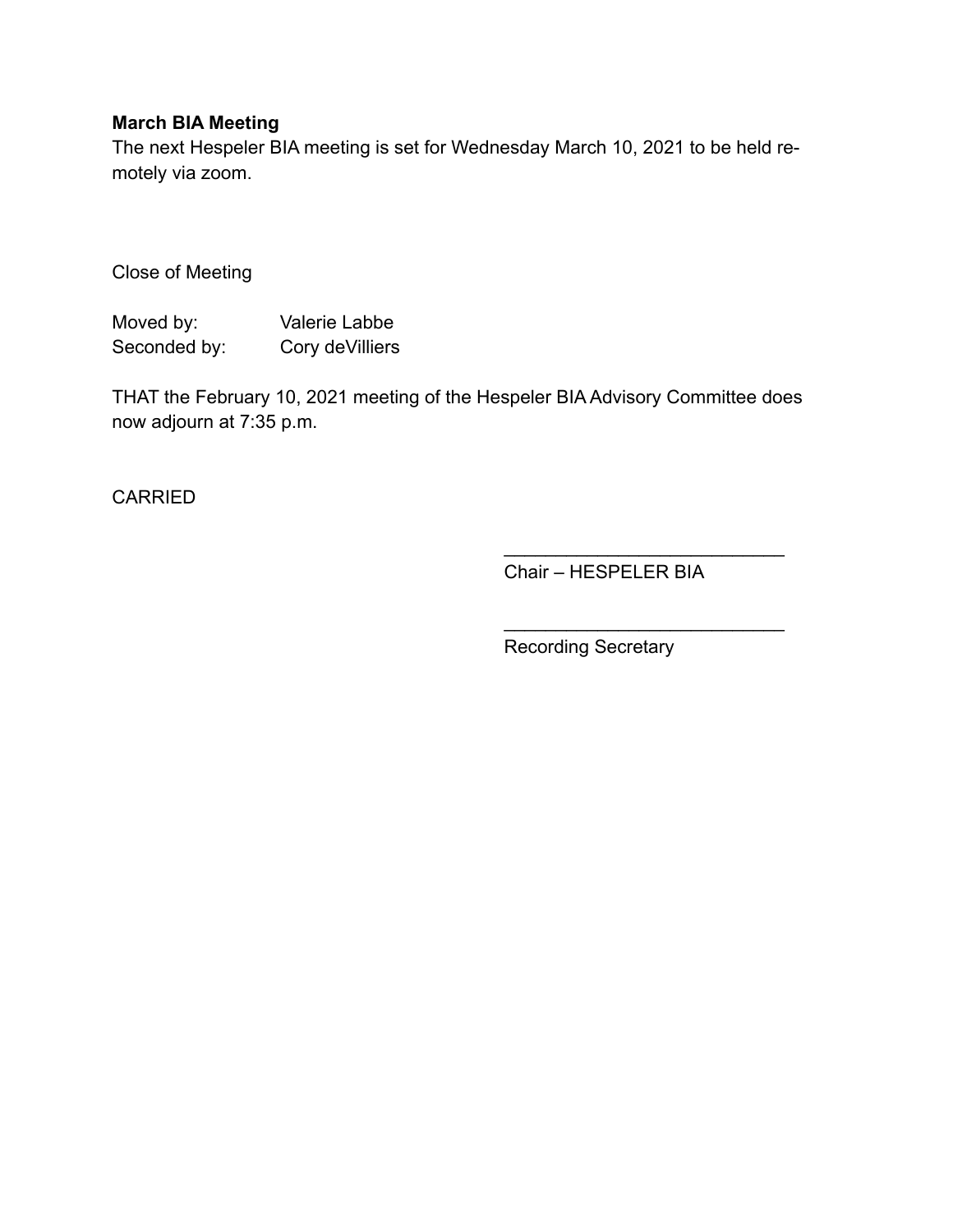

**MINUTES**

**Hespeler Business Improvement Area Committee Hespeler Heritage Centre**

> **11 Tannery St E, Cambridge, ON March 10, 2021**

**Committee Members in Attendance;** Cliff VanClief, Chair, Cory DeVilliers, Vice-Chair, Brian Kennedy, Executive Director, Valerie Labbe, Recorder, Khalid Zaffar, Stefany Kawka, and Councillor Mike Devine

**Regrets:** Dave Olesen, Kenn Norman, Treasurer, Councillor Donna Reid, Laura Pearce, Staff Liaison

# **Meeting Called to Order**

The Chair welcomed everyone present and called the meeting to order at 6:36 p.m. and the meeting adjourned at 7:35 p.m.

## **Approval of Minutes**

Moved by: Cory deVilliers Seconded by: Councillor Devine

THAT the minutes of the Hespeler Business Improvement Area Committee meeting of the February 10, 2021 be approved as written.

CARRIED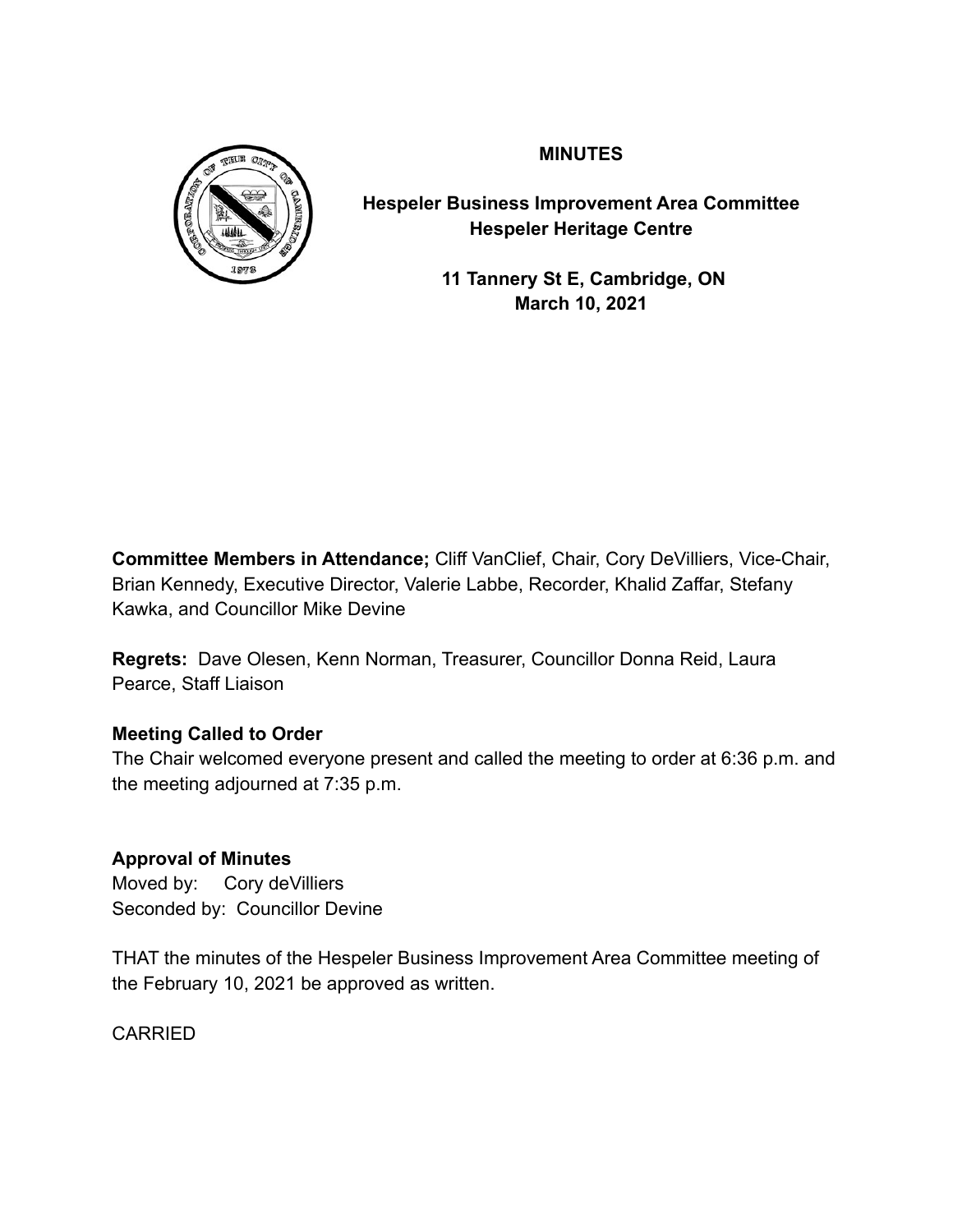#### **Presentation - Hespeler Trail Project**

Hailey Sadler and Moira Davidson from the City of Cambridge attended the meeting and shared a presentation of the New Trail Design for 10/20 Guelph Avenue behind Ernie's Restaurant. They provided an overview of some of the preliminary conceptual designs. As next steps this information will be posted to Engage Cambridge website to gain feedback before design and tendered documents are finalized. Further proposal will be shared with BIA board at that point. The Hespeler trail is planned to run from Queen St West at Guelph Ave through to the Len's Mill development at Queen Street West and Winston Blvd and will be a multi-use trail. Existing trees will be maintained. Cory mentioned that a similar trail was built approximately 5 years ago on the Millpond side and they added black fencing. Current plan is to leave it open to the water and have fencing on private property side only. A bike repair station, trash and benches will be included near entrance to the trail along with pedestrian lighting to expand hours of use and safety.

### **Presentation - CIP (Core Incentives Program)**

James Goodram from the City of Cambridge shared a presentation around updates to the CIP Program to stimulate development in each of the core areas. As part of the project they developed a best practices review of municipalities across Ontario. Currently we have the BRP (Business Revitalization Program) that was passed in the mid-90's and is currently it is a mix of grant/loans. The new CIP program would be a straight grant. As far as core areas waiver of application fees they are thinking of continuing the way it currently operates and will still rebate fees until new zoning fees are in place.

This new program will take over for BRP later this summer. This is going to council for their approval in June and then hoping to wrap in July once provincial approval is received. There is a Core Area Connections Webpage that is set to go live by the end of this week can be shared with membership and will include a page on this project.

### **City Updates - March 8th International Women's Day**

Councillor Devine shared that as part of March 8th Women's Day events, Donna Reid and group did a great job and prepared a video that is available until the 15th of March. It was really well done and he encouraged all to take the opportunity to review the video.

## **City Updates - 401 Hespeler Road Bridge**

The first bridge is tentatively coming out this spring and Councillor Devine requested confirmation of timelines or if someone from the City could email the BIA on a timeline for awareness and any traffic impacts to share with membership.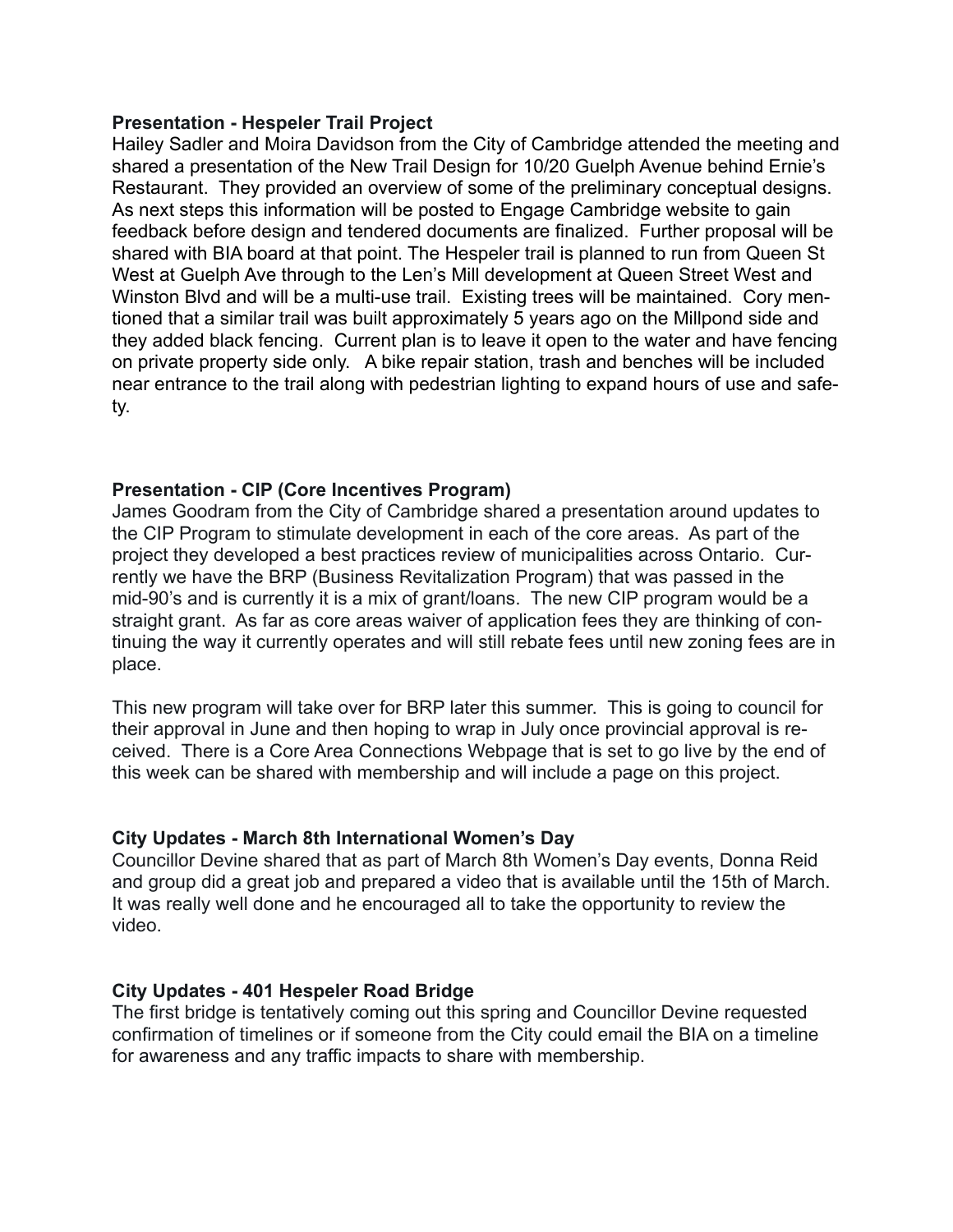#### **Milling Road Study**

One item identified is the storage building down by river as the top priority propriety when we did walkabout with Mayor McGarry as a potential opportunity for a business such as it is along the river. We suggested that if City could do LA Franks model by leasing to private sector or sell so it could be used as a restaurant it would be very beneficial to the core area. Would like it brought back to Mayor McGarry as a reminder as nothing has occurred and no updates have been shared. It is our understanding that the building is currently being used by City for water meter replacement program.

### **Core Area Marketing and Beautification**

Reminder that it is cancer awareness with daffodil campaign next month. Brian reached out to Karen and unfortunately due to restructuring she is no longer in that position with the Canadian Cancer Society. Brian reached the new contact and learned they are doing everything online and digitally this year. They were happy to hear that we are looking to continue our bright yellow symbols for awareness and will work with us to provide digital materials to help promote the campaign on our social media platforms. Councillor Devine stated that bulbs were planted last fall by City staff in the gardens around the Cenotaph and Cliff has promised that the bikes will be put out on display but will need new flowers and possibly baskets.

We will try to ensure the falls are lit green for St. Patrick's Day and yellow in April for cancer awareness.

## **Queen Street Saturday Road Closure**

Discussed options for Saturday street closure from May 22, 2021 (May Long Weekend) to Saturday October 9, 2021 (Thanksgiving) from 8:00 am to 11:00 pm. In terms of support we are looking to the City to support with the setup and removal of picnic tables and to cover the cost of the barricade at Queen and Guelph Ave. Approximately \$500 each week to setup and remove for the 21 weeks for a total of \$10,500.

THAT the Hespeler Village BIA request support from the City of Cambridge for the closure of Queen Street East between Guelph Avenue and Tannery Street on Saturdays between 8:00 am and 11:00 pm starting Saturday May 22, 2021 until October 9 2021.

AND that the City of Cambridge provides in-kind for the set-up and removal of the street barricades and six (6) picnic tables as part of their support towards our recovery initiative to stimulate our local business economy.

Motion by: Cory DeVilliers Seconded by: Khalid Zaffar

CARRIED.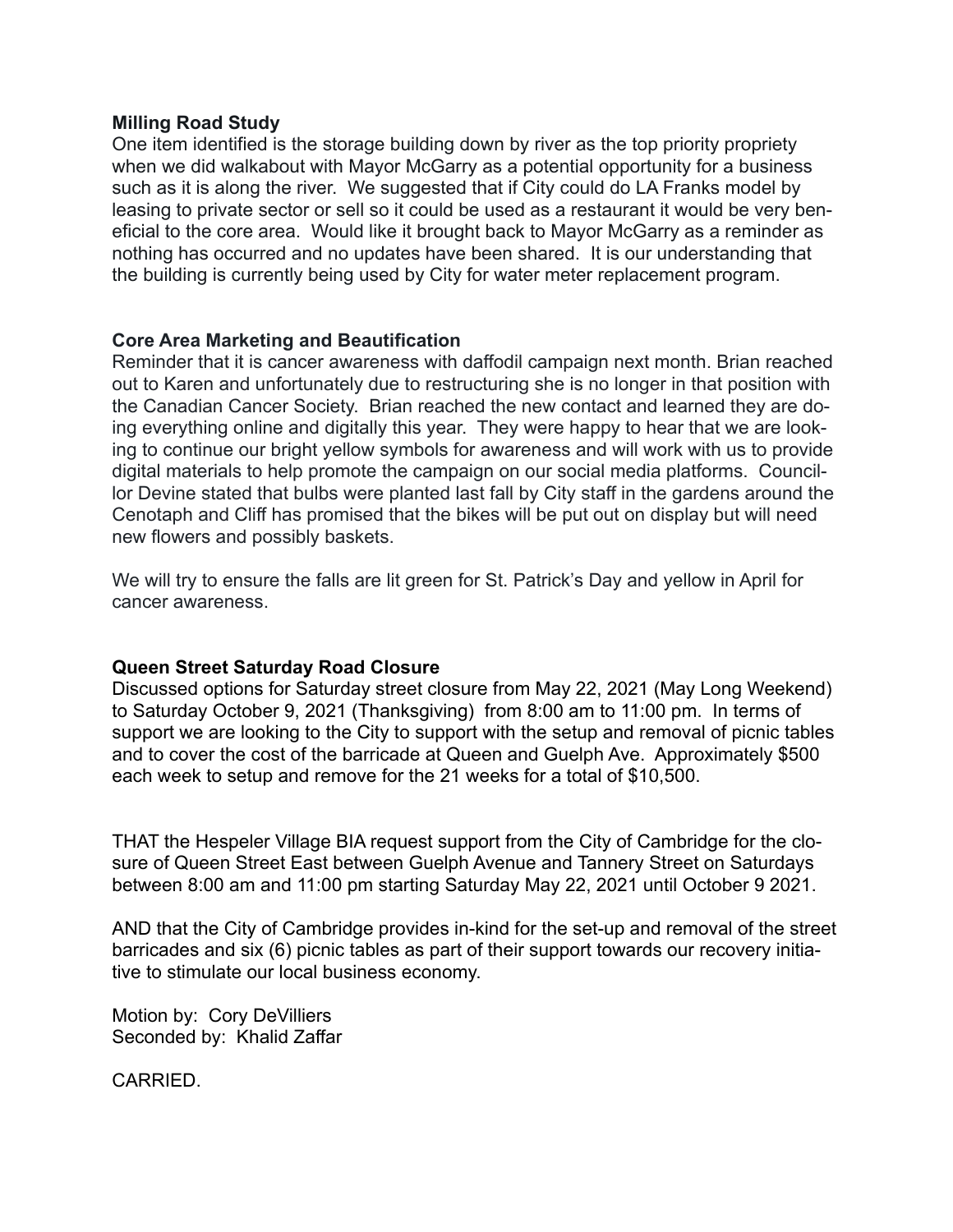#### **Hespeler Sign Updates**

Laura asked for any update on the plaque to be installed at the corner of Queen and Guelph Avenue. As a reminder, for safety and security, it will be armour stone and a cast bronze plaque. Once the BIA board has put forth a resolution, a report needs to go to City staff for approval. A motion for the updated cost adding the additional logo for City of Cambridge was provided by Brian and shared with board for approval.

THAT the Hespeler BIA approve the cost of the 8.5" x 11" plaque. Cost of plaque includes a complete rendering, artwork approval ahead of production and a 4-week turnaround before order will be ready. Cost of the plaque is \$860.00 plus tax with the two logos included.

Motion by: Councillor Devine Seconded by: Khalid Zaffar

CARRIED.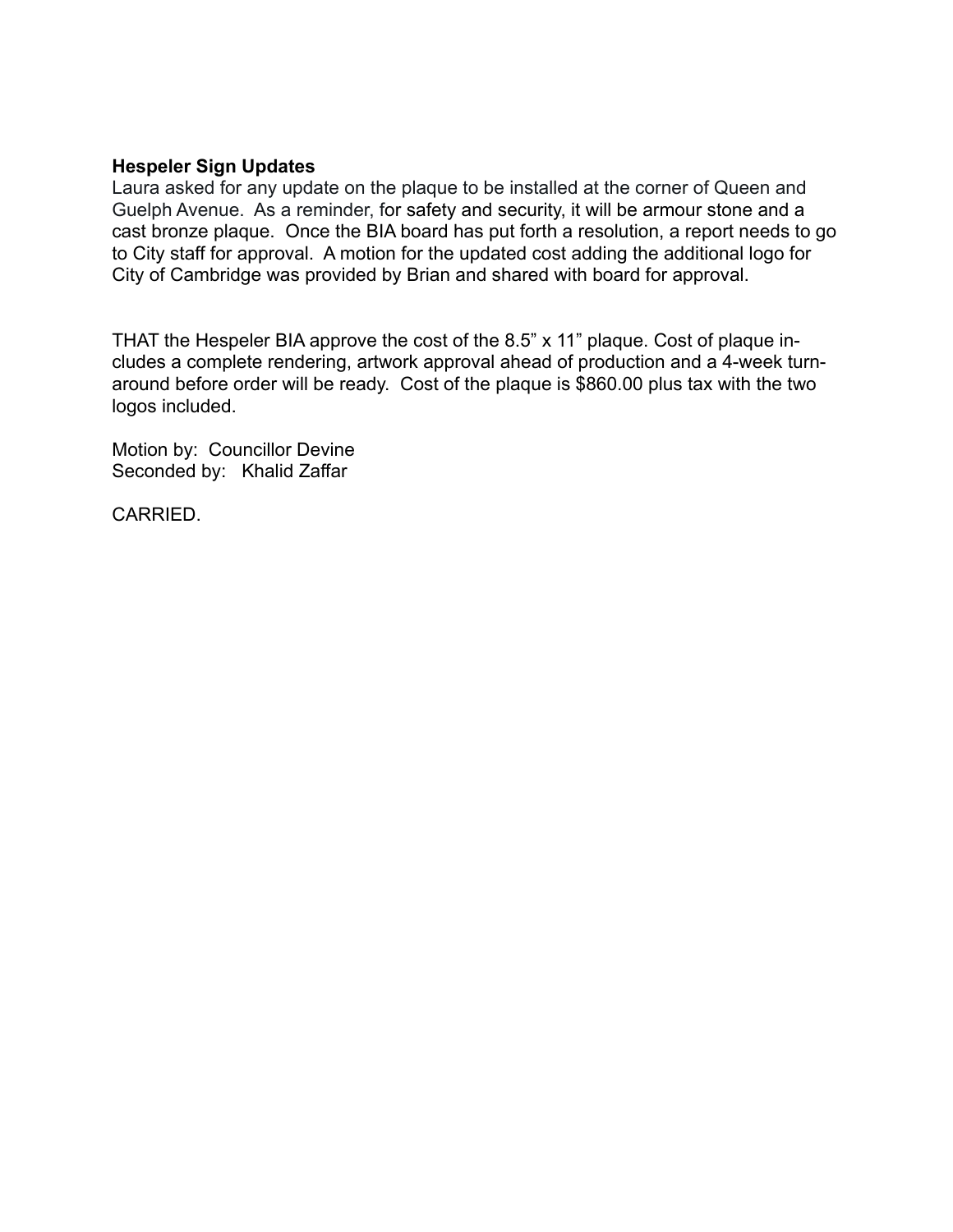## **April BIA Meeting**

The next Hespeler BIA meeting is set for Wednesday April 14, 2021 to be held remotely via zoom.

Close of Meeting

Moved by: Valerie Labbe Seconded by: Cory deVilliers

THAT the March 10, 2021 meeting of the Hespeler BIA Advisory Committee does now adjourn at 7:35 p.m.

CARRIED

Chair – HESPELER BIA

 $\mathcal{L}_\text{max}$  , where  $\mathcal{L}_\text{max}$  is the set of the set of the set of the set of the set of the set of the set of the set of the set of the set of the set of the set of the set of the set of the set of the set of the se

 $\mathcal{L}=\{1,2,3,4,5\}$ 

Recording Secretary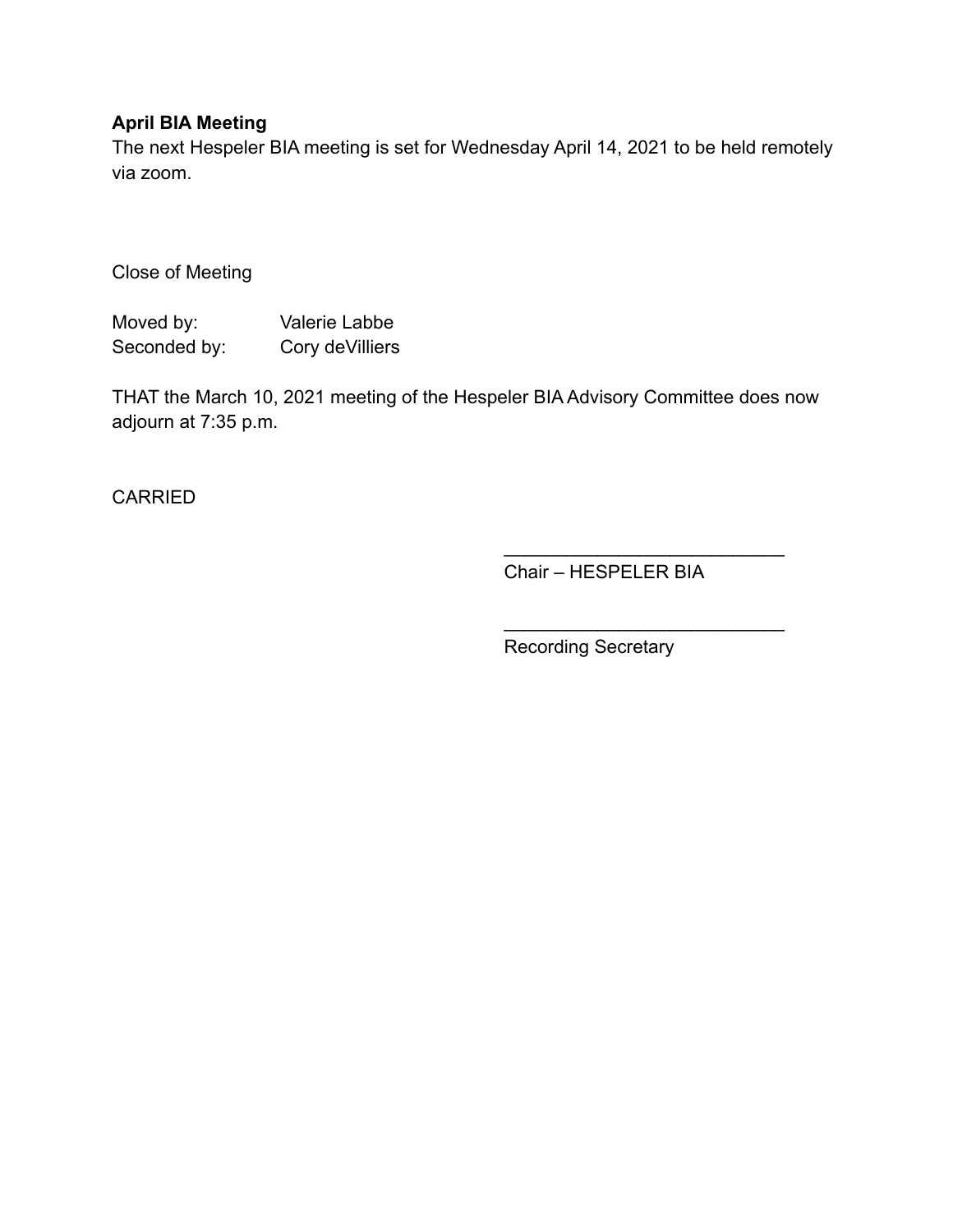

**MINUTES**

**Hespeler Business Improvement Area Committee Hespeler Heritage Centre**

> **11 Tannery St E, Cambridge, ON April 14, 2021**

**Committee Members in Attendance;** Cliff VanClief, Chair, Cory DeVilliers, Vice-Chair, Brian Kennedy, Executive Director, Kenn Norman, Treasurer, Valerie Labbe, Recorder, Stefany Kawka, Laura Pearce, Staff Liaison, Councillor Mike Devine and James Goodram, Director of Economic Development.

**Regrets:** Khalid Zaffar, Dave Olesen, Councillor Donna Reid

# **Meeting Called to Order**

The Chair welcomed everyone present and called the meeting to order at 6:34 p.m. and the meeting adjourned at 7:58 p.m.

## **Approval of Minutes**

Moved by: Kenn Norman Seconded by: Cory deVilliers

THAT the minutes of the Hespeler Business Improvement Area Committee meeting of the March 10, 2021 be approved as written.

CARRIED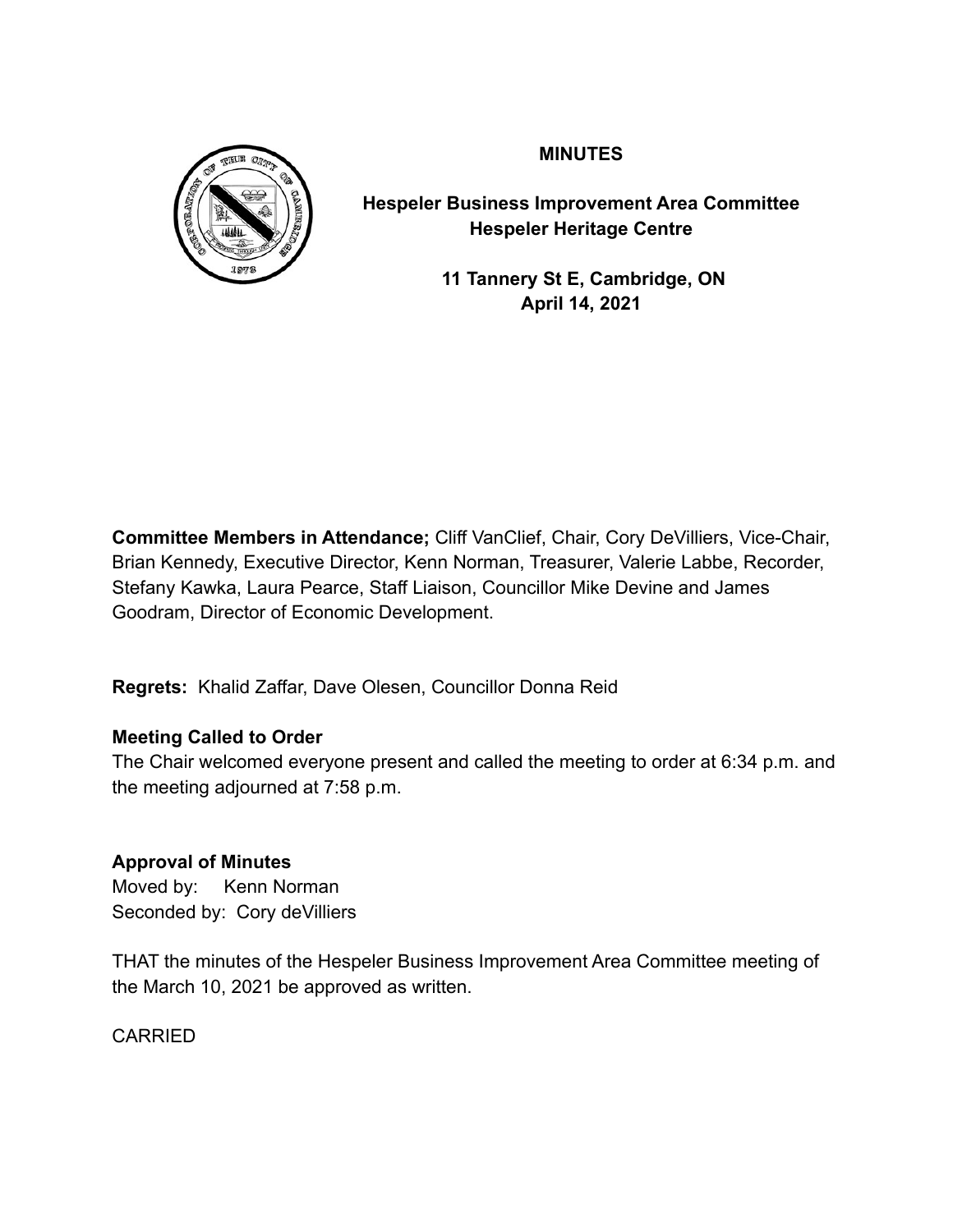#### **City Updates - Saturday Street Closure**

Report has been drafted by staff and will be presented to Council on May 11th. Brian sent out an email to our general membership today as awareness of what the BIA is looking to do for May to October on Queen Street East and to request feedback. City staff are having an internal meeting to talk about operational impacts ahead of Council approving this report and are hoping to be ready for the May long weekend. Downtown Cambridge is looking at closing lower Main Street between Water and Ainslie seven days a week and they are purchasing proper safety barriers for use at both Galt and Hespeler locations. Brian is working closing with Eric from eBolt Music however all live music is currently on hold based on COVID-19 restrictions. Optimistic that there will be restrictions lifted in June or July to allow live music to occur in both locations.

### **City Updates - Plaque installation at Queen/Guelph Ave**

The report is now finalized and ready to present to Council on May 11th for the plaque installation at Queen and Guelph Avenue.

#### **City Updates - Virtual Meetings**

Council has approved to remain virtual until end of this year. Should the guidance from Public Health change and we are able to go back to in person then we will adjust but currently set to continue to hold all meetings virtually until the end of 2021.

### **City Updates - Milling Road**

Milling Road stakeholder meeting was held with few board members in attendance. Some contextual designs have been created and there is an upcoming meeting for stakeholders to review options on April 26th at 3pm.

### **Grant Programs and Funding Opportunities**

Ontario Small Business Support Grant opened in January to provide up to 20K in funding to help small businesses with shutdown for wages, support with rent, etc. For those business owners that had applied and received funding previously, the government has advised that they are moving forward with a second phase. Any small business that received funding during first phase will received a similar amount without the need to reapply. Great to see this support for small businesses. All details are also available on Invest Cambridge website.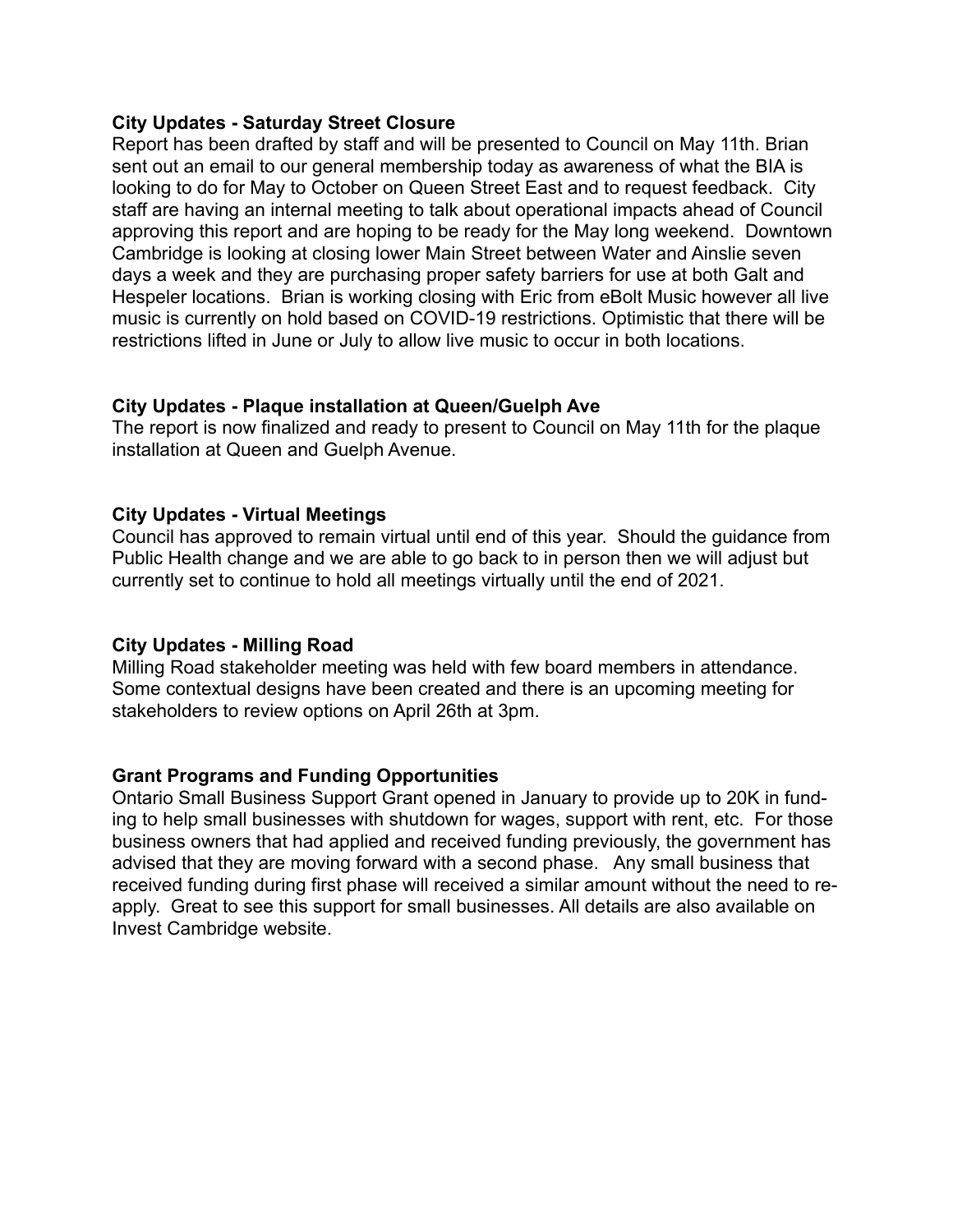#### **Wonders of Winter Light Festival**

Cory shared that a productive meeting was recently held with James Goodram and Laura Pearce from the City on how we can structure installation and lighting of Forbes Park and Jacob's Landing. There is a good possibility of funding for this initiative through the City Core Area Transformation Fund. There is a grant already being utilized by the City on another project and has very tight timelines. The advantage of this funding option compared to the grant is that it takes some of the pressure off for deadlines and will allow for more time to put together a defined plan. We need to clearly articulate our vision of this lighting for Jacobs and Forbes Park along with the value and spinoff benefit of having that lighting installation for the downtown businesses. Developing a solid business case and then working with James and Laura who will help facilitate meetings with City Staff and City Parks along with budget considerations based on funding available.

City will help sponsor the project and then can ensure the right staff is dedicated and earmarked to this project. Then it can be operationalized with the Christmas in Cambridge addition and there may be opportunities to keep some lighting up throughout the year such as white lights throughout the summer months. Next steps are to create a sub-committee to scope out what is desired and where it should be installed along with power and power pedestal requirements. Sub committee and high level proposal to be reviewed by parks staff to determine the project feasibility. Will then be presented to council to tender the work for 2022. The City will engage an electrical contractor to scope out the detailed design and then we go out to tender on the project. Both areas are outside of the boundaries of the BIA but is part of the core area and encourages pedestrian traffic. As next steps the sub-committee will provide a sketch with locations identified the the City who will then work with a contractor to define the scope of work and requirements. Also looking at sponsorships from local companies that will agree to sponsor decorations as well. Installation and removal and ongoing repair, maintenance and storage are other considerations. Brian will send an email to the board as some are not at the meeting tonight and a further suggestion to send an email to the BIA general membership in case other BIA members are interested in participating.

THAT we strike a sub-committee of at least two BIA board members and possibly volunteers from the BIA general membership to create a Wonder's of Winter Light Festival installation at Forbes Park and Jacob's Landing. This will include a review of the parameters required for the creation of this sub-committee.

Motion by: Cory DeVilliers Seconded by: Kenn Norman

CARRIED.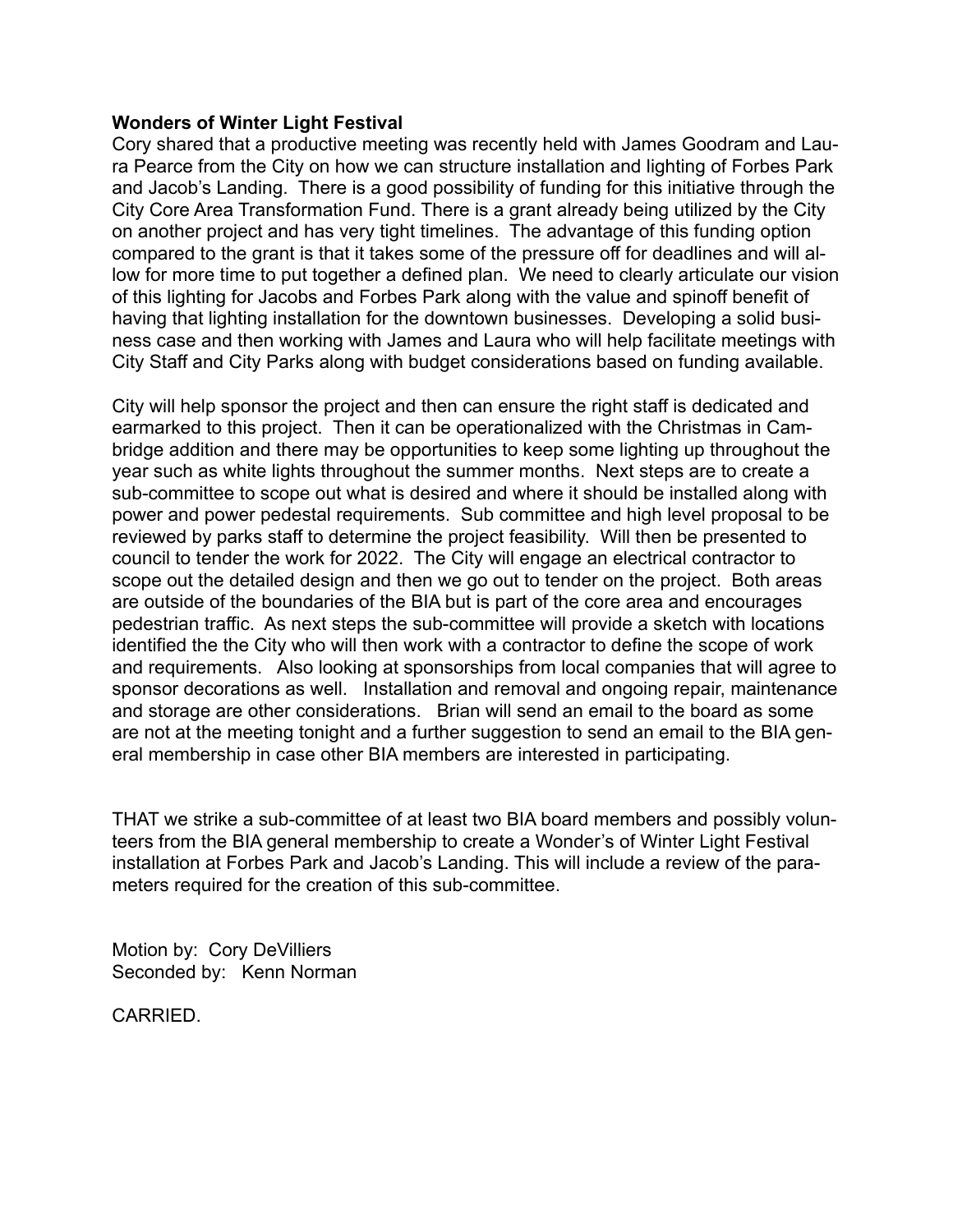## **Marketing and Social Media Updates**

Over the last month Brian and Natasa have increased the BIA social media as asked by the board and Brian mentioned how helpful it is to have someone in the core area able to capture photos and assisting with the social media updates.

## **Canadian Cancer Society April Campaign**

The yellow bicycles and flowers are now out on display along Queen Street for Canadian Cancer month and the falls lighting has been changed to yellow for the month of April.

## **Social Media Core Area Business Ad Campaign**

Hoping to re-create and possibly re-use the ads created last year that were really effective to be shared again on social media to promote the downtown businesses.

## **Spring Banner Installation**

Banner installation to occur either the week of May 10th or May 17th dependant on if we move forward with a cross street banner to advertise the Saturday street closure. Once we have approval from Council for the Saturday street closure then arrangements will be made to have CanLite install both the banners and potentially the street banner at the same time along with the removal of the holiday light banner on Queen West.

## **Special Events Pods at Forbes Park in July**

Update that Leanne with the City of Cambridge Special Events team shared that they have submitted a report to council for a COVID-friendly event space to be set up at Forbes Park for the month of July with a series of 25 pods and that groups of 4 people can sit and enjoy each pod near the stage. There are some events planned and other groups can look at renting the space through an application with the City. The pods will be shifting to Churchill Park for month of August. We may ask the Special Events team to have a meeting to share what they learned from Public Health and any other guidelines and criteria such as live music set to a 90 minute cap as these details may assist with our own programming. Another opportunity may be to have 100 flyers pre-printed such as coupon books with different sale promotions and provide the flyers to each organizer to distribute as part of COVID screening that will occur when visitors arrive. All pod and stage events will be ticketed events for a maximum of 100 participants. Also suggested there be signage as awareness on how to book the space and the fact that this will only be available at Forbes Park for the month of July.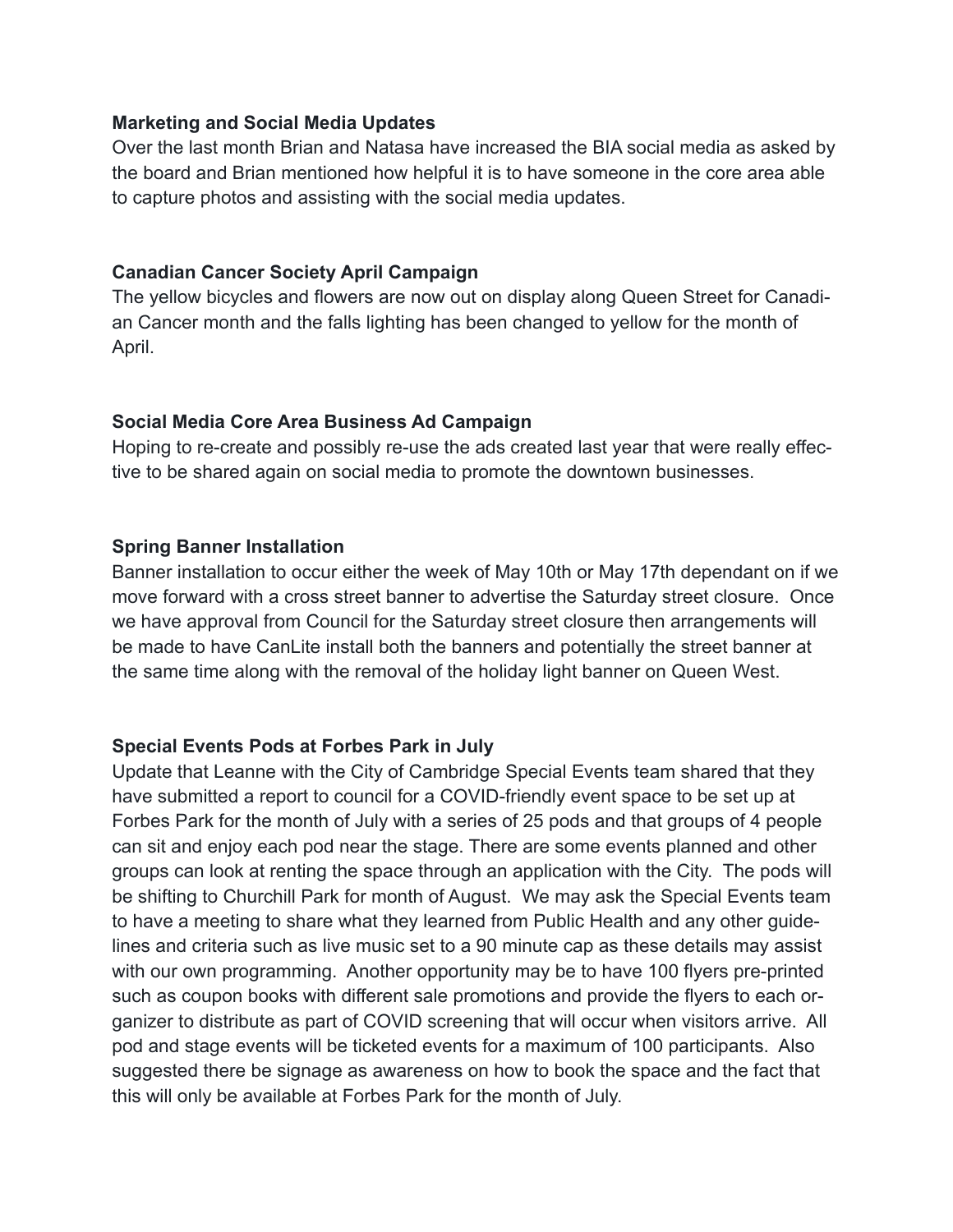### **Hespeler Rock Installation at Jacob's Landing**

Work progressing for Hespeler Rock installation at Jacob's Landing. The agreement with the City is signed off now so it would be nice to get the art installation in place later this spring. Painting and distributing rocks could be a good partner opportunity with HVNA to have families come out and take part in that initiative. Discussion around whether we can leverage picnic tables on Saturdays on Queen Street in the mornings when they are not busy and possibly have a 9-11a.m. rock painting activity and possibly use of the pods installed in Forbes Park in July. Rock painting kits could be assembled with rock/paint/brush as part of HVNA partnership available in the pods when pre-registered guests show up. The BIA will look into securing 100 rocks from a local landscape company and Brian will re-visit with Amanda to see might be an option with HVNA. Stefany mentioned that the Library has pre-bagged crafts and wondered if they could also be involved and help with distribution of the kits.

## **Saturday Street Closure from May to October**

Brian emailed businesses impacted by the Saturday road closure so they are aware of the plans and so we can get ahead of any concerns to make sure we have full support. Discussion around whether we should consider moving the barricade further to Tannery Street to allow both Choun Kitchen and PressPlay to participate and provide more space for picnic tables however this may negatively impact Continual and Essence Hair Salons and restrict parking for businesses and tenants in the area beside 27 Queen East. Brian will reach out to Jay at PressPlay at other businesses affected at this end of the street to get an update on whether they would like to participate as last summer Choun Kitchen had their own patio area set up outside their door so they may also not participate at street level and PressPlay may prefer to use their back deck if installed for summer? Brian will collect feedback and then we can reach a decision and barricade location can be finalized. Site maps for barricade will be needed by the City shortly. We want two make sure all businesses are supported and can participate if they wish but also want to support businesses who may be negatively impacted. Would be great to have info confirmed prior to it going to council in May.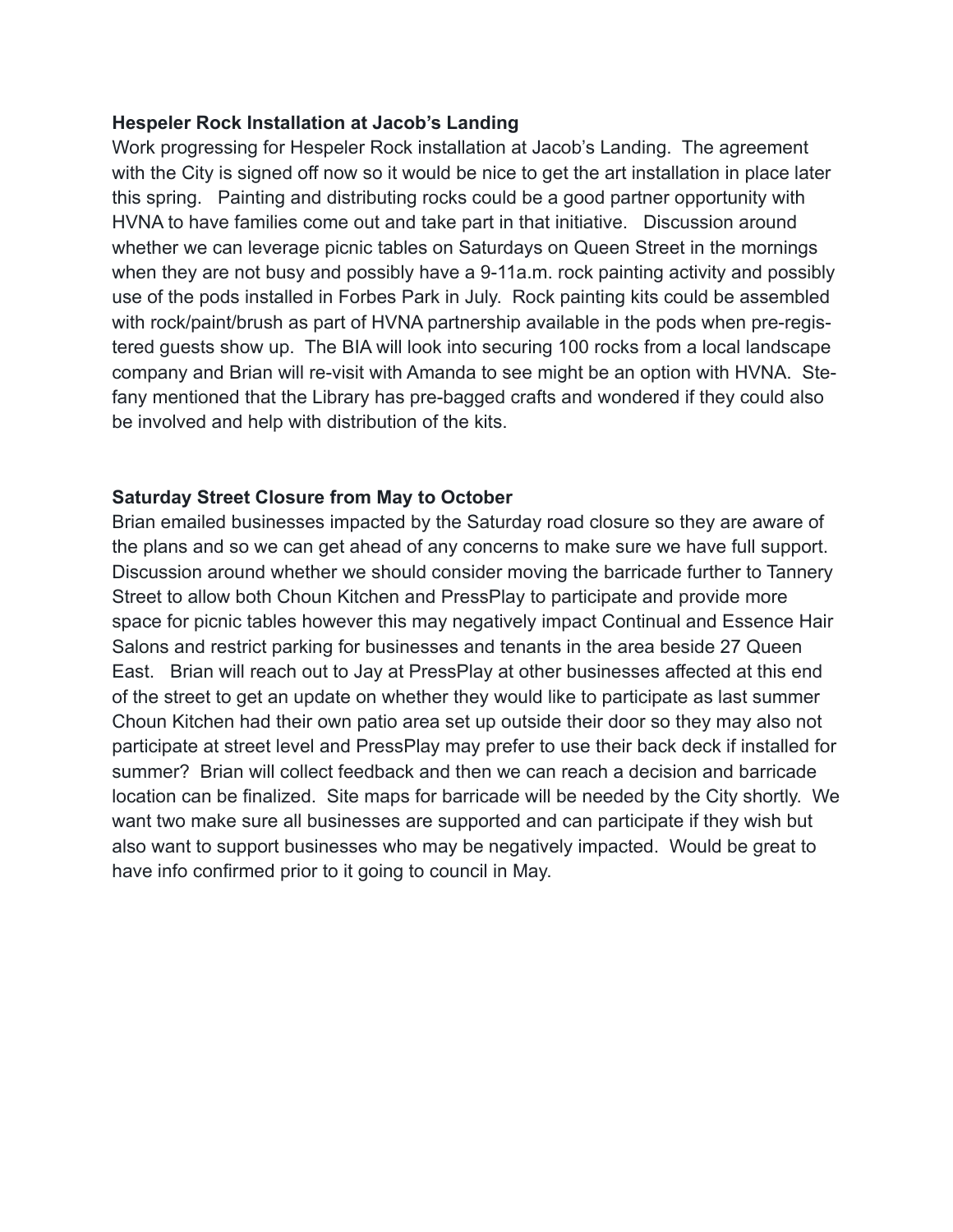## **Municipal Accommodation Tax and Tourism-Oriented Directional Signage**

Councillor Devine asked how the MAT tax can get accessed and questions around TOD sign and whether it is covered by MAT tax? James Goodram shared that we have not yet collected a lot of MAT tax and hoping to come back to council with discussions on how to access it. James will be bringing a report before council on what can be included in a TOD sign and tourism in Cambridge and how we can use TOD signage to potentially support directing people to Hespeler Village as a potential project. Tourism locations in Cambridge are important and would be good to have other opportunities for other projects including TOD signage. More details and discussion to follow.

## **Core Area Beautification**

Discussed flowering baskets for all core areas. Brian has reached out to Nathan at the City for an update and Brian will share an update by email once received. Councillor Devine mentioned that the daffodils while planted last fall have not yet bloomed and that the City will be adding some yellow pansies in the planters by the Cenotaph.

## **Hespeler Village Market**

Update provided by Councillor Devine that the Hespeler Village Market will not be happening this year due to COVID. The Galt market has continued to operate with support form the City and has been a year-round location for 100 years. Mike and Cliff will reach out to the Market group to see if there is anything that can be done to find a way to operate this year. Also wondered if there is any official communication that we can promote on our BIA social media pages as awareness. Possibly have the market committee reach out to their craft and other vendors to see if they want to have space on Saturday for non-food options and will provide an update.

## **Bridge Closures and Bike/Pedestrian Traffic Impacts**

With the 401 bridge construction on both Hespeler and Franklin Roads it looks like we may be losing all bike lanes into Hespeler at once. Franklin ramps are going to close and not sure if multi-use will be impacted. Cliff will notify Councillor Devine so that discussions can be held with the City staff and any options with City Engineering for the projects the MTO is undertaking.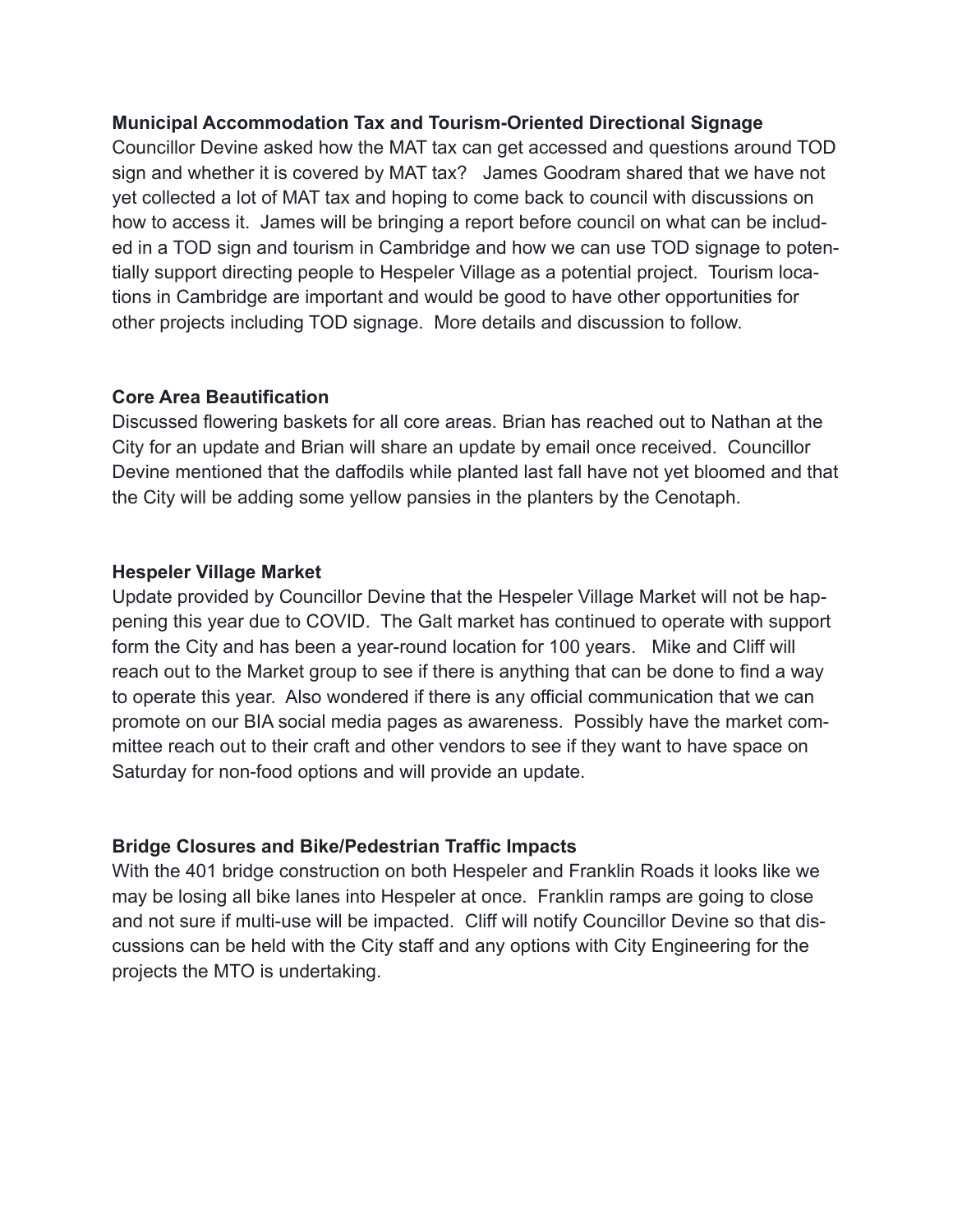## **May BIA Meeting**

The next Hespeler BIA meeting is set for Wednesday May 12, 2021 to be held remotely via zoom.

Close of Meeting

Moved by: Valerie Labbe Seconded by: Cory deVilliers

THAT the April 14, 2021 meeting of the Hespeler BIA Advisory Committee does now adjourn at 7:58 p.m.

CARRIED

Chair – HESPELER BIA

 $\mathcal{L}_\text{max}$  , where  $\mathcal{L}_\text{max}$  is the set of the set of the set of the set of the set of the set of the set of the set of the set of the set of the set of the set of the set of the set of the set of the set of the se

 $\mathcal{L}=\{1,2,3,4,5\}$ 

Recording Secretary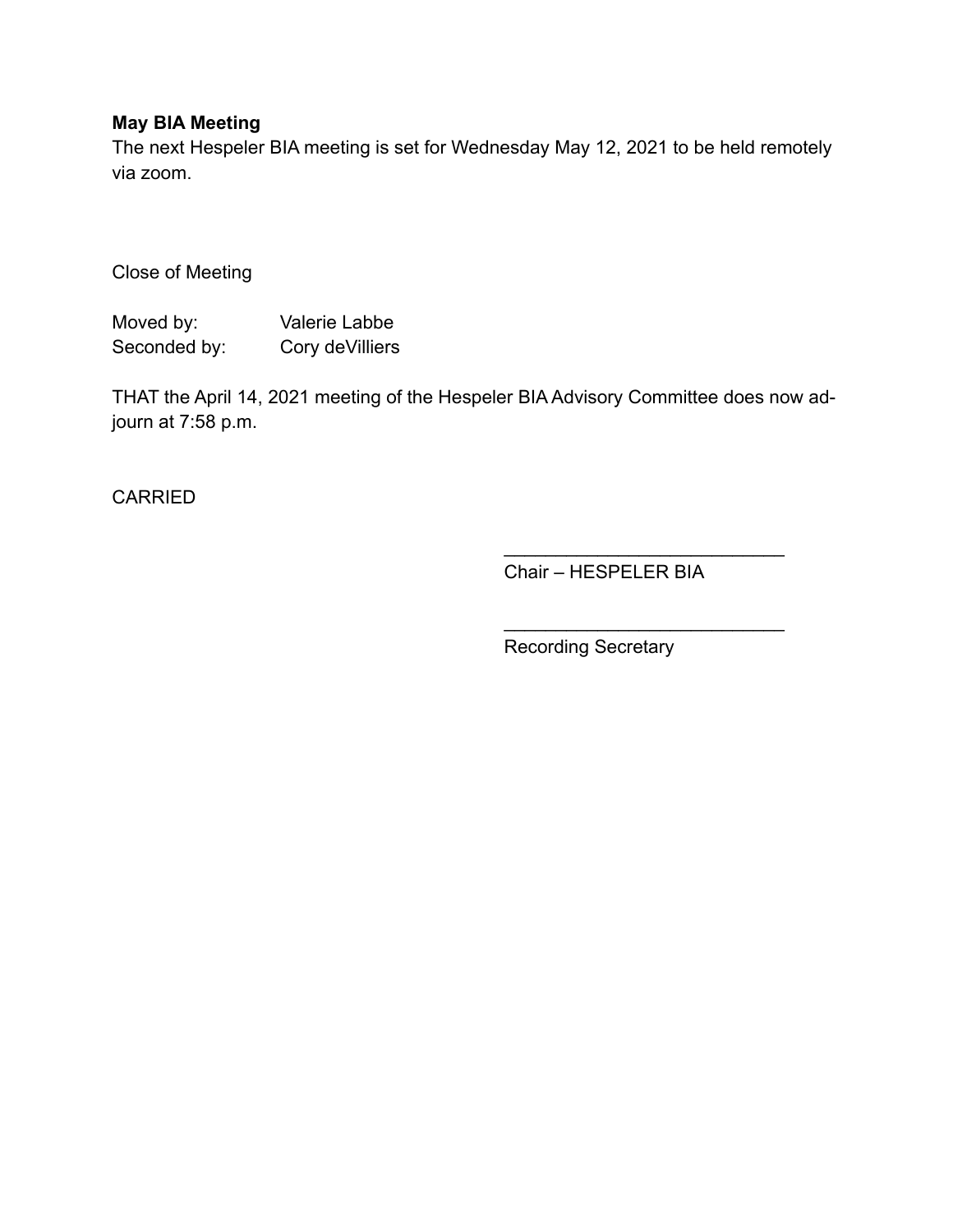

**MINUTES**

**Hespeler Business Improvement Area Committee Hespeler Heritage Centre**

> **11 Tannery St E, Cambridge, ON May 12, 2021**

**Committee Members in Attendance;** Cliff VanClief, Chair, Cory DeVilliers, Vice-Chair, Brian Kennedy, Executive Director, Kenn Norman, Treasurer, Valerie Labbe, Recorder, Stefany Kawka, Dave Olesen, Laura Pearce, Staff Liaison, Councillor Mike Devine and James Goodram, Director of Economic Development.

**Regrets:** Khalid Zaffar, Councillor Donna Reid

# **Meeting Called to Order**

The Chair welcomed everyone present and called the meeting to order at 6:33 p.m. and the meeting adjourned at 8:38 p.m.

## **Approval of Minutes**

Moved by: Kenn Norman Seconded by: Cory deVilliers

THAT the minutes of the Hespeler Business Improvement Area Committee meeting of the April 14, 2021 be approved as written.

CARRIED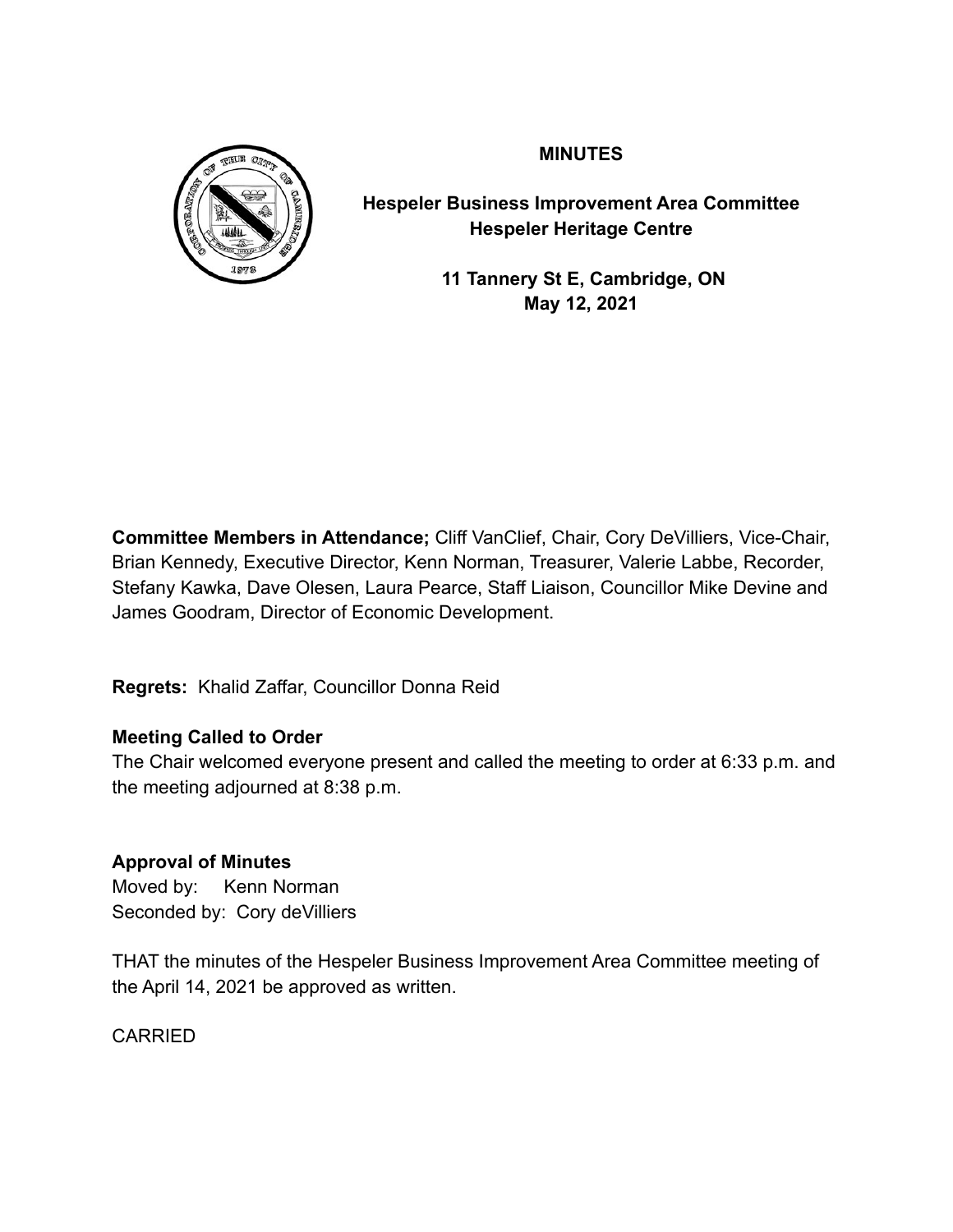#### **Kayaking Speedriver Presentation**

Jodi Weatherhead the owner of Kayaking Speedriver attended the meeting to share an overview of her business. It was launched last year to provide kayaks and paddle board rentals with a launch site at Blackbridge Road. She is hoping to relocate the business to the dock at Spring Street although she is aware that there is an agreement with the City to reserve that parking lot for St. Andrew's Church on Sunday mornings. She offers kayaking and paddle boards on Speed River for rental at affordable rates and more detail is available on her website or her Facebook page. The business is temporarily closed to adhere to the current Provincial lockdown. She has reached out to some local businesses to offer cross-promotion discount with both Papou's and Indulge Ice Cream As part of the proposal to re-locate to Spring Street she has reached out to the City and is awaiting an update. Laura has been working with Jodi and will reach out to assist with any further licensing detail required by the City so this can hopefully move forward at the new location. Councillor Devine suggested a motion for a letter of recommendation to assist this recreational business on the River.

THAT the Hespeler BIA provide a letter of recommendation to Kayaking Speedriver in support of this initiative in Hespeler Village.

Motion by: Councillor Devine Seconded: Kenn Norman

**CARRIED.** 

### **City Updates - Memorial Plaque**

Laura shared that the report provided to City council for the Hespeler BIA to install Memorial plaque has been approved. The BIA board can now move forward with design and installation and may also want to have some promotion or media coverage once the plaque is installed as an unveiling.

### **City Updates - Street Closure**

Laura confirmed that the Saturday street closure has been approved for the 2021 summer season. More details to be worked out internally for number of tables, barricade placement and start date based on Provincial lockdown.

### **City Updates - Budgets**

The City has requested the budget for 2022 be provided no later than October 1st and an Annual General Meeting (AGM) will need to take place before that.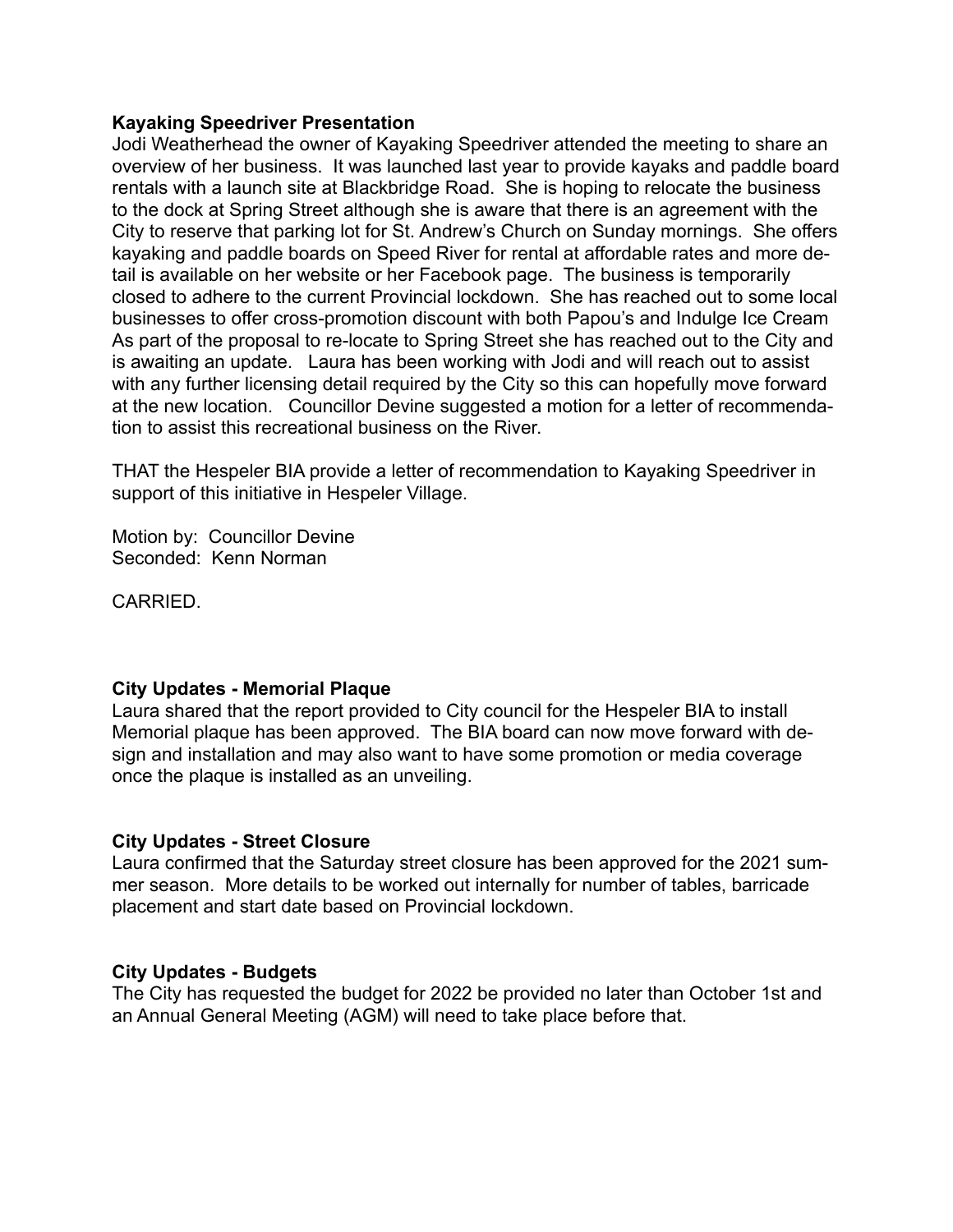#### **City Updates - Bridge Construction**

Councillor Devine shared that the 401 bridge at Hespeler Road has now been removed and has already negatively affected businesses. Update for the bike lanes into Hespeler that Franklin Road will remain open and Townline Road will close for bike access at the beginning of July but will then re-open as soon as paving is completed.

### **City Updates - General Updates**

Councillor Devine shared that there has been some vandalism at the Holiday Inn building and more security is now in place and suggested that they might look at demolition. The Len's mill property development will be presented to City Planning and Development on May 25th. Currently the top 2 floors of the mill building will be residential rentals with commercial on main floor. As part of the second phase of the development there may be stacked townhomes added on the east side. Development on River Road is underway and on June 22nd a secondary plan will be presented to City council for the entire River Road area. No updates at this time on the Forbes property and it has not come to City Planning and Development yet.

### **Security Updates**

Laura and James Goodram met with BIA board members to review current security and enhancements to the core area security program this summer. The City Clerks Dept put together a new program with City By-law officers taking over security. Bylaw currently works 24/7 and will be bringing on additional staff from June - September between 8-8pm with a focus on core area patrols as well as parking enforcement to be done both by foot and by car. The City will no longer be contracting a 3rd party security service and as such any funds traditionally provided by the BIA will not be collected. At this time the City will not commit any specific times to be assigned in each core area but they will instead be responding to calls as their focus and they will have police radios as well. A contact sheet will be provided to the BIA that can be shared with membership on who to call for by-law, parking or security issues. Noted that this does not replace the City Ambassador program for cleanup and maintenance as that program will continue to operate as it currently does. It was mentioned that there have been some security concerns with large groups of youth in Forbes Park through evening hours who have at times vandalized property both in and around the park. Suggestion from Laura that we identify and share any hot spots so they can be monitored and checked regularly when time permits.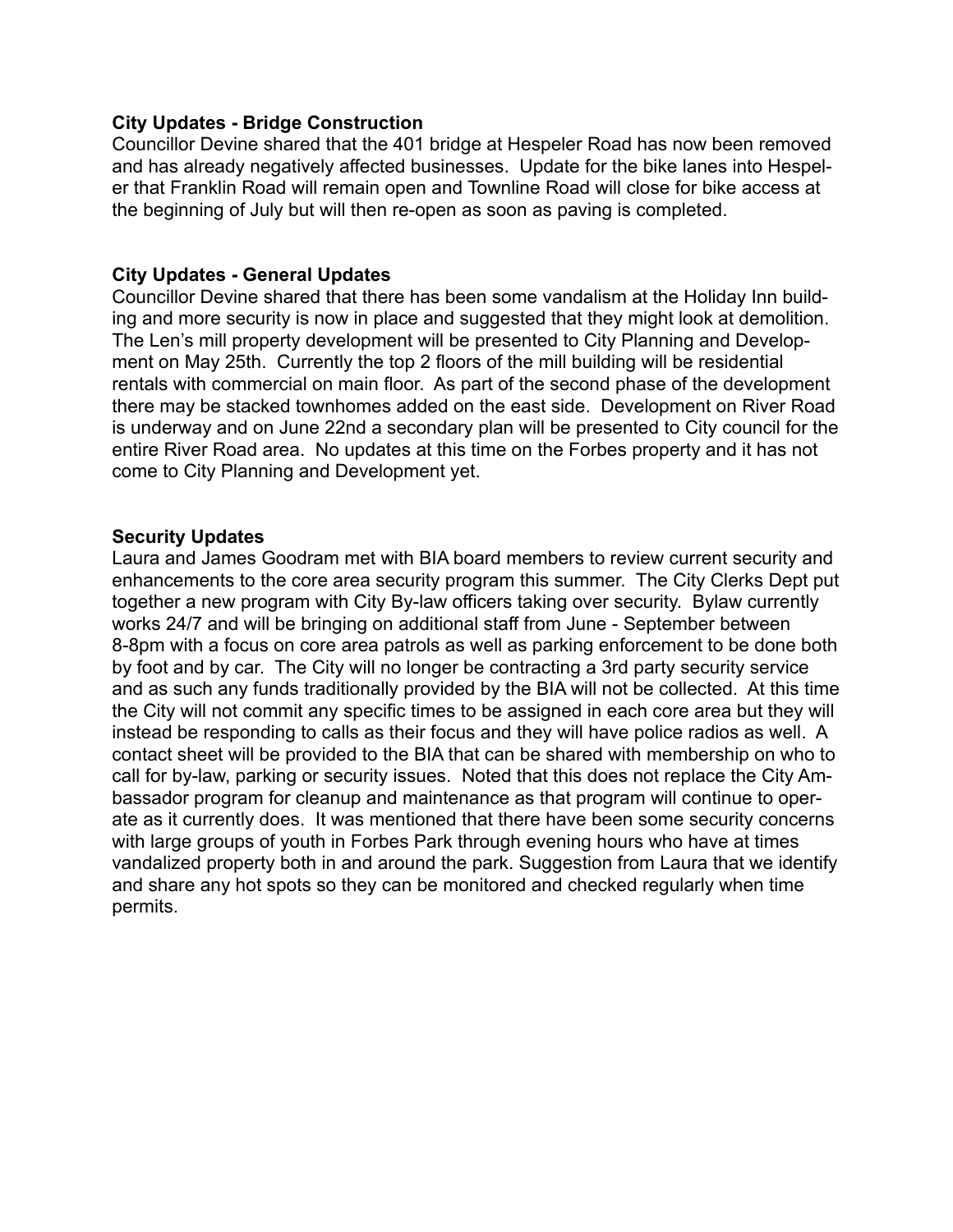#### **Historical Structure Relocation from Polocorp**

Polocorp has identified thru discussions with neighbourhood groups that the historic stone ruins from the 1800's limestone tower on the Forbes Estate is something the neighbourhood would like to see saved. Polocorp would like to partner with the BIA in order to qualify for a COVID grant that promotes outdoor and distance opportunities. Their plan is to take the tower down, relocate and rebuild the entire tower in Jacob's Landing as a 2-1/2 story stone lookout tower. Plan includes rebuilding the stone exterior with steel stairs so people can go up to 2nd floor with gazebo style roof for viewing the waterfall and millpond. They also plan to work with with the city to install a periscope so those with mobility issues can still check out the view safely from the ground. Laura met with some City staff today and shared the proposed plan and stated that Polocorp is working with City to see whether the Core Area Transformation Fund could be accessed once the tower is placed at Jacob's Landing. This project would fit nicely with Core Area Transformation Fund and an application is going to be made. City is looking to assist with costs related to staircase and making the area accessible. Funding through the City will be available for that portion. Timeline is a bit of a concern as development has not yet received grant approval and no City project approved at this time. Discussion with the board around any liability concerns and any legal responsibilities if we partner in taking this on and how it would work as part of City audit? Confirmed that we are not the applicant but we are being asked to sponsor this to allow Polocorp to qualify for the federal grant as it must be done thru a tax funded or charitable partner. Confirmed that the City would be responsible for any maintenance and updates. Suggested that a sub-committee meet outside of this BIA meeting to go over our questions and concerns and get more details so a fully formed decision could be made. Review any concerns about liability, possibly include Natasa who is overseeing the grant application. All agreed that we need to be careful with terminology and want to make sure we can make the project happen while ensuring that everyone is protected. Basically we are facilitating the funds if grant is approved.

THAT a sub-committee be formed to investigate the partnering with Polocorp and Canada Health Community Initiative to review any liabilities and concerns dealing with the stone structure relocation from he Forbes Estate to Jacob's Landing. Will report back to the BIA within 14 days. If any board members have any concerns please reach out as soon as possible.

Moved by: Cliff VanClief Seconded by: Councillor Devine

CARRIED.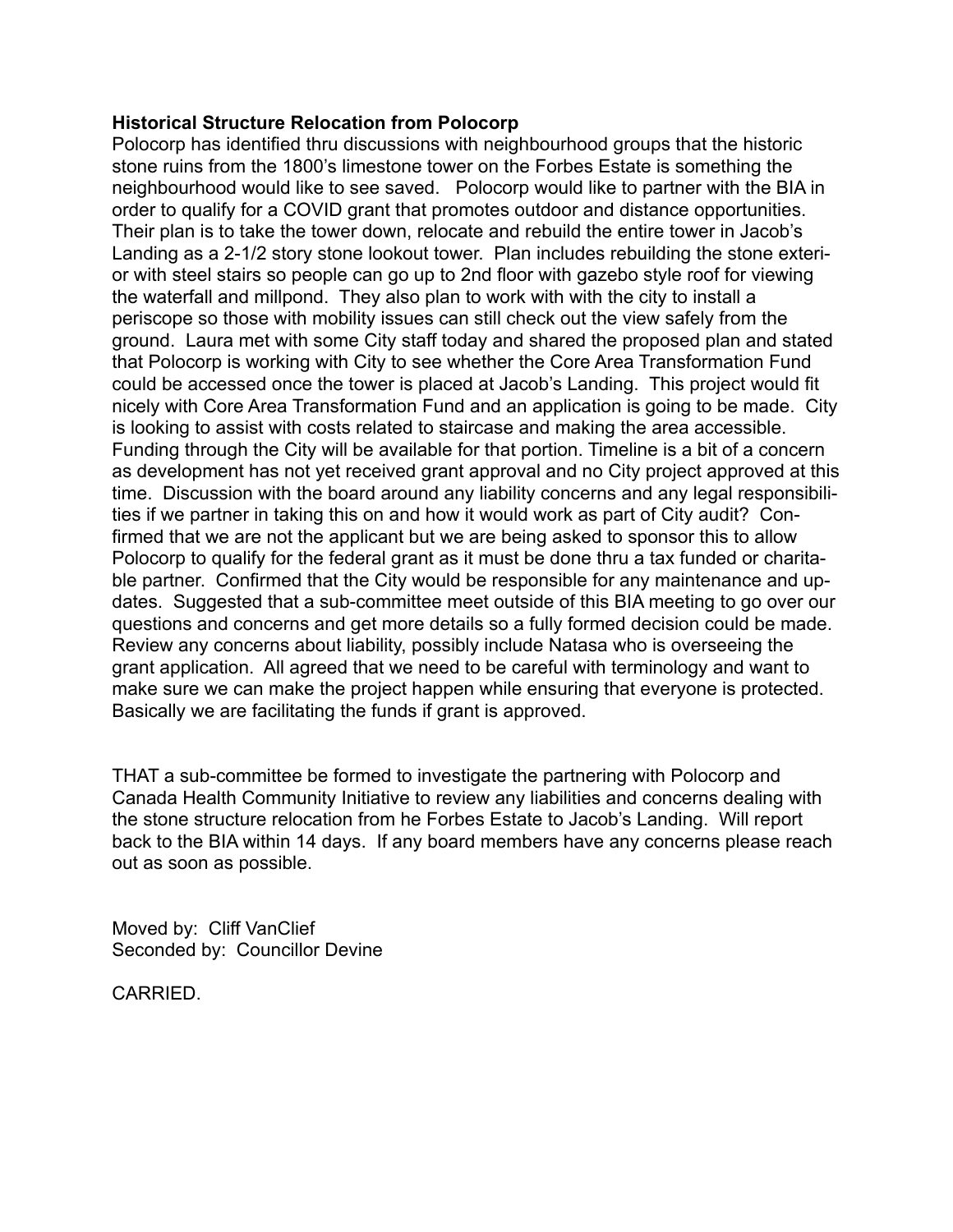#### **Walk Queen Saturday Event Update**

Start date for the Walk Queen Saturday street closures was postponed to June 5th due to the provincial stay-at-home order and will be adjusted if the order is extended. Details around number of tables are being finalized and the three tents used last year can be donated by the Forbes Park Festival but will need some volunteers to put up and remove tents. Laura will bring that forward and provide an update to see whether this can be done by City staff when the picnic tables are setup and removed. As a follow up to our last meeting around barricade placement, Brian spoke with Press-Play and he would like to have his own section within the closure. Continental Salon again expressed their concern and need to have accessible drop off in front of their building for elderly clients. Leaving the barricade where it was placed last year also allows for parking for both Essence Salon and the area used as parking for many businesses and residents beside 27 Queen Street East. For these reasons the board agreed to keep the barricade reduced and in the same layout as last year.

THAT the Hespeler BIA agree to the previous barricade setup every Saturday through the summer months on Queen Street East from Adam Street to 27 Queen leaving the end of the street up to Tannery accessible for the existing businesses for parking and drop-off.

Motion by: Cory DeVilliers Seconded by: Kenn Norman

CARRIED.

### **Walk Queen Banner**

A proposed banner design and quote had been sent prior to the meeting by email for the board to review. The company selected is one we have previously used and we need to ensure the banner meets the design and quality proposed but the City for durability. Discussion around possible enhancements to the design but overall the board agreed that having this in place will help promote the Saturday street closure.

THAT we approve the cost of \$1285 plus HST and installation for the design and installation of a Walk Queen banner to promote the Saturday street closure. Final design options will be circulated and approved over email.

Motion by: Cory DeVilliers Seconded by: Kenn Norman

CARRIED.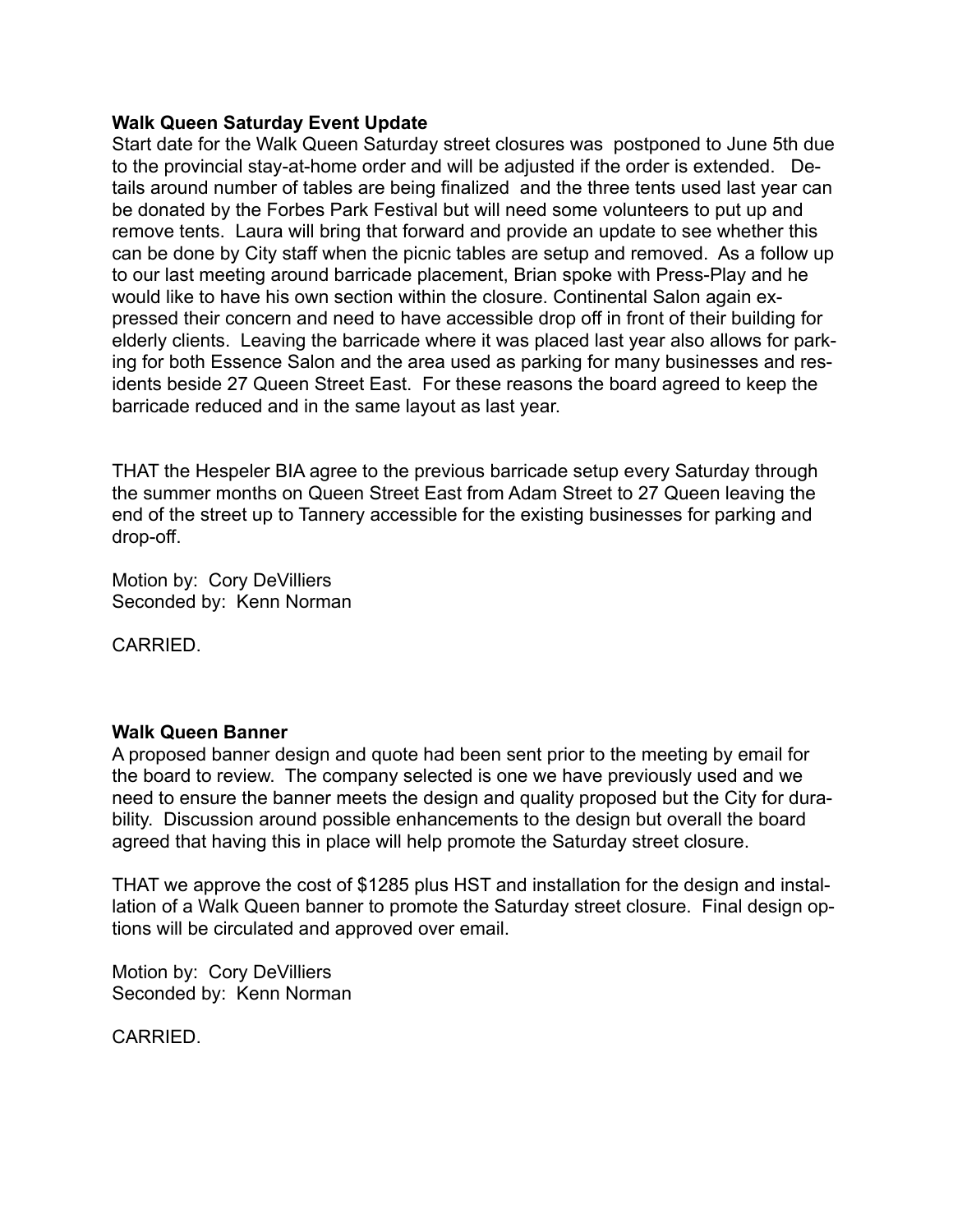#### **Christmas Tree Lights**

Cory mentioned that the tree lights are still installed and should be removed and stored. While we want to leave the white lights up year-round, the coloured lights on the big evergreen tree should be removed and stored. Brian mentioned that the contractor that installed the lights has not been working during the provincial lockdown so that is why they were left up. Brian will reach out to see if the contractor is working now and whether they can get them removed and stored.

### **Milling Road Proposals**

BIA members attended meetings with City staff around possible Milling Road design proposals recently. Design options were shared so the BIA can participate and provide input. Keeping the road straight would be preferred for transport traffic but there is discussion about the possibility of moving street access for traffic to the back of the buildings. Discussion around the fact that we feel strongly that the building be saved and restored. As a BIA we do have concerns about demolition of the building due to neglect. Strong recommendations that it remain in City ownership that would allow for more opportunities to develop this asset to the downtown core. Keeping and maintaining the building and correcting the structural deficiencies and then working to lease it out to a private food service business so it can become a destination within the village is preferred.

THAT after reviewing the design options presented, the BIA supports phase 2 concept 2 with a curved road and patio area and with the current building left intact.

Motion by: Dave Olesen Seconded by: Councillor Devine

CARRIED.

### **2020 Audit Update**

Kenn mentioned that we have not received the final documents from the team but Kenn was included in the draft for the audit and Brian will follow up with KPMG for an update.

### **Fall BIA Annual General Meeting (AGM)**

The Fall AGM was discussed and set for Sept so that it can occur before the budget is due in October. Time will be set aside at the next meeting to review details.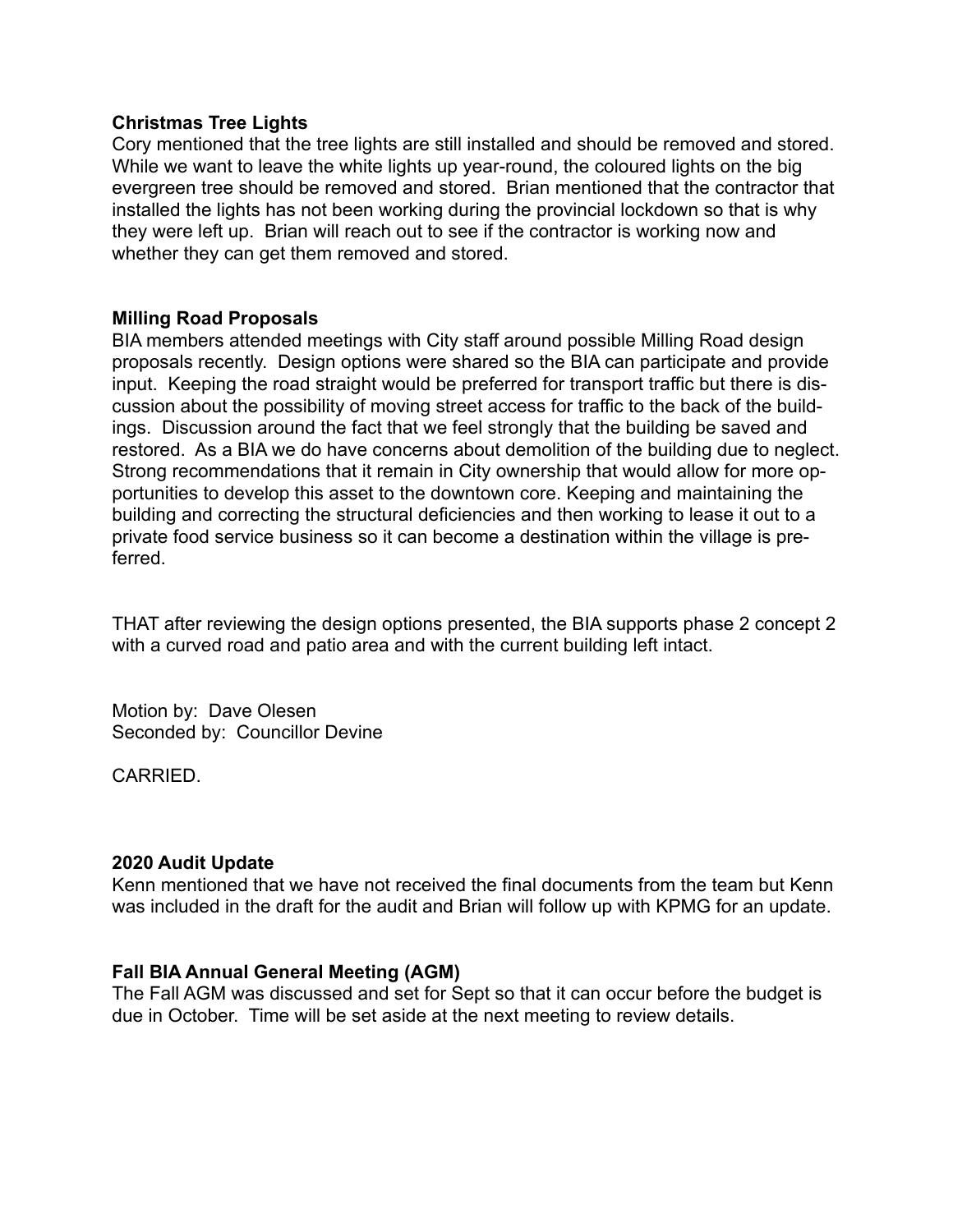#### **Executive Director Update**

Brian stated that he has already had discussion with Cliff and will be resigning effective June 30th. Brian will be here during the transition and to assist whoever comes in to transfer responsibilities over. We should do a posting and promote that opening and talk further about applicants in June. Laura to provide clarification on how we go through that process. Hope to have new director in place for August meeting. Everyone shared their thanks and appreciation to Brian for his dedication to the Hespeler BIA these past four years.

### **May BIA Meeting**

The next Hespeler BIA meeting is set for Wednesday June 9, 2021 to be held remotely via zoom.

Close of Meeting

| Moved by:    | Valerie Labbe    |
|--------------|------------------|
| Seconded by: | Cory de Villiers |

THAT the May 12, 2021 meeting of the Hespeler BIA Advisory Committee does now adjourn at 8:38 p.m.

CARRIED

Chair – HESPELER BIA

 $\mathcal{L}=\{1,2,3,4,5\}$ 

 $\mathcal{L}_\text{max}$  , where  $\mathcal{L}_\text{max}$  is the set of the set of the set of the set of the set of the set of the set of the set of the set of the set of the set of the set of the set of the set of the set of the set of the se

Recording Secretary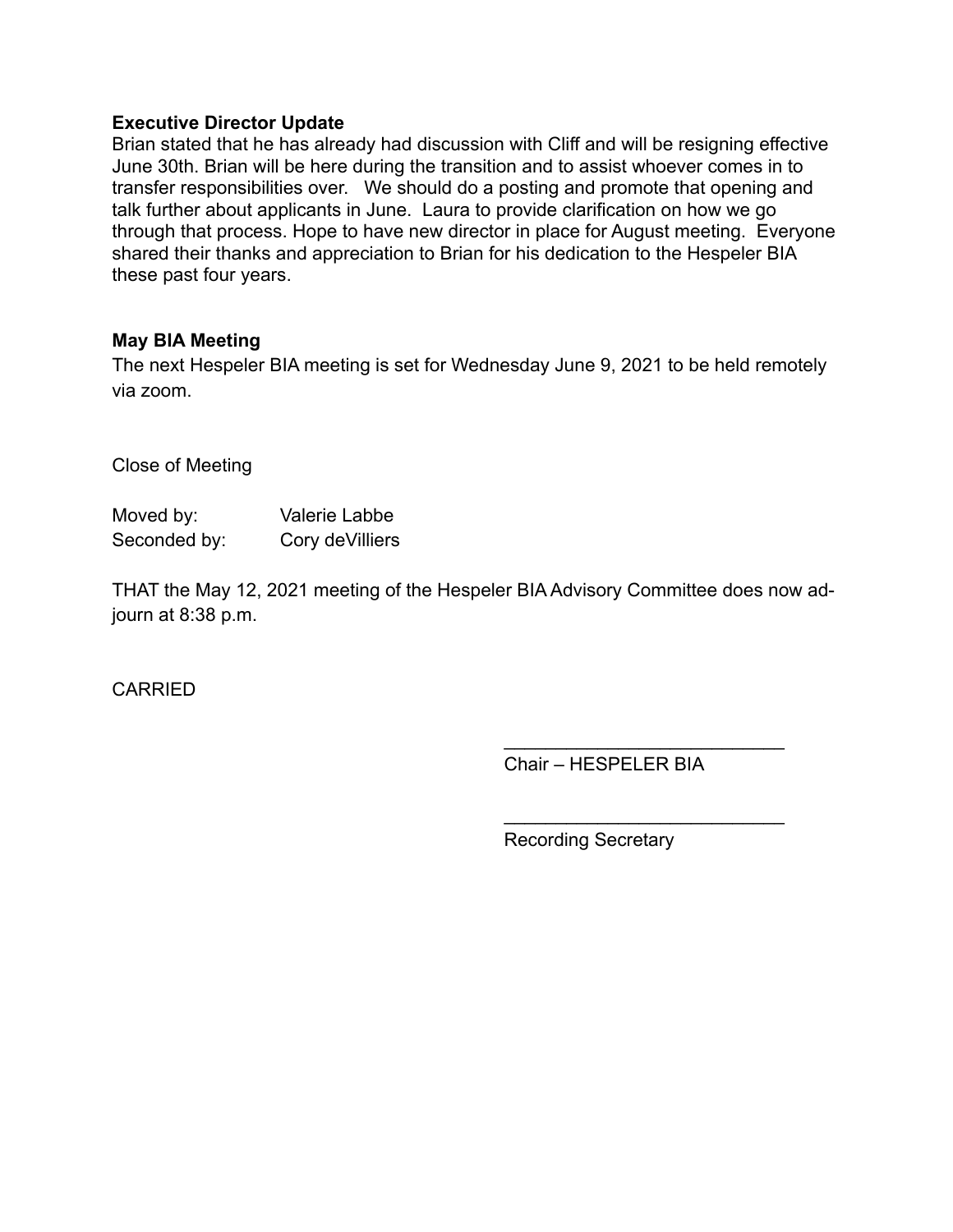

**MINUTES**

**Hespeler Business Improvement Area Committee Hespeler Heritage Centre**

> **11 Tannery St E, Cambridge, ON June 9, 2021**

**Committee Members in Attendance;** Cliff VanClief, Chair, Cory DeVilliers, Vice-Chair, Brian Kennedy, Executive Director, Kenn Norman, Treasurer, Valerie Labbe, Recorder, Dave Olesen, Trevor McWilliams, City Liaison, Councillor Mike Devine

**Regrets:** Stefany Kawka, Khalid Zaffar, Councillor Donna Reid, Laura Pearce, Staff Liaison

# **Meeting Called to Order**

The Chair welcomed everyone present and called the meeting to order at 6:33 p.m. and the meeting adjourned at 7:36 p.m.

## **Approval of Minutes**

Moved by: Cory DeVilliers Seconded by: Dave Olesen

THAT the minutes of the Hespeler Business Improvement Area Committee meeting of the May 12, 2021 be approved as written.

CARRIED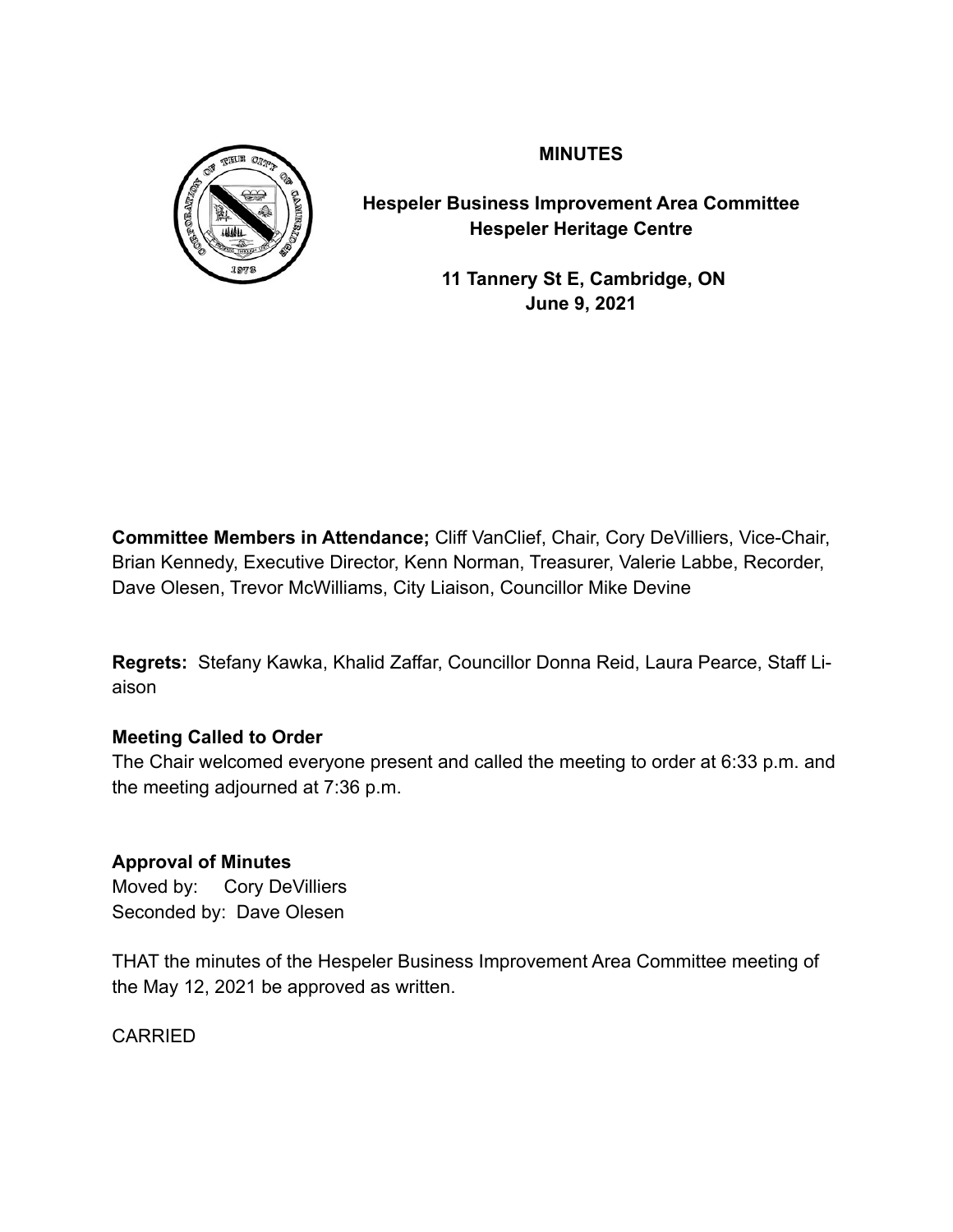#### **City Updates - BIA Annual General Meeting (AGM)**

Reminder from Trevor that the AGM must be held before the budget submission due in October 2021. Forbes Park was designated as an event space for month of July with COVID-approved Pods although as the current public gatherings only allows for 10 people so that may need to be adjusted. The City is continuing to review options based on public health guidelines as it needs to get to 25 plus attendees to make use of the space so more details to come.

### **WalkQueen Saturday Street Closure**

The WalkQueen road closure is scheduled for June 19th through to Thanksgiving weekend although no live music performances are allowed at this time based on current public health guidelines. The City will provide six picnic tables as requested although unable to assist with installation of tents so we will not be providing tents over the picnic tables for shade and rain coverage this year. Brian confirmed that the Aging Oak put in their patio permit so they are ready to go and Brian will speak with Jay at Press Play to make sure he is aware. One revision this year is that we are closing the north side.

#### **BIA Newsletter**

A BIA newsletter will be going out to membership over the next couple of weeks for the street closure reminder, the AGM and other general items to share with the membership. The BIA newsletter will encourage retailers to put racks out during WalkQueen with displays to promote their business. Also a reminder that tents are permitted but cannot have any walls on the tents. Only a canopy structure is allowed.

### **Historical Structure Relocation from Polocorp**

As discussed at our last meeting, Polocorp had identified through discussions with neighbourhood groups that the historic stone ruins from the 1800's limestone tower on the Forbes Estate is something the neighbourhood would like to see saved. Polocorp wanted to partner with the BIA in order to qualify for a COVID grant that promotes outdoor and distance opportunities with a plan to relocate and rebuild the entire tower in Jacob's Landing as a 2-1/2 story stone lookout tower. A sub-committee was formed and met to review the possibility of partnering with Polocorp to assist in the grant application.

After meeting and reviewing in more detail, the sub-committee advised that while we are fully supportive of the idea, there are concerns with liability and the range and scope of the partnership so it was suggested we do not participate at this time. The sub-committee included Stefany, Kenn, Cliff and Councillor Devine. Dave went to look at the proposed space and shared that at least 4-5 trees would have to be removed based on the current site plan. There are other locations where tree removal would be limited so suggestion to have a site meeting and review other location options. The footprint is about 20 x 20'. Might also be good to have City Parks and Recreation, City Engineer and GRCA involved at the site meeting to discuss what options are available. Trevor will have Laura talk to the Project Manager to see if we can arrange a site visit.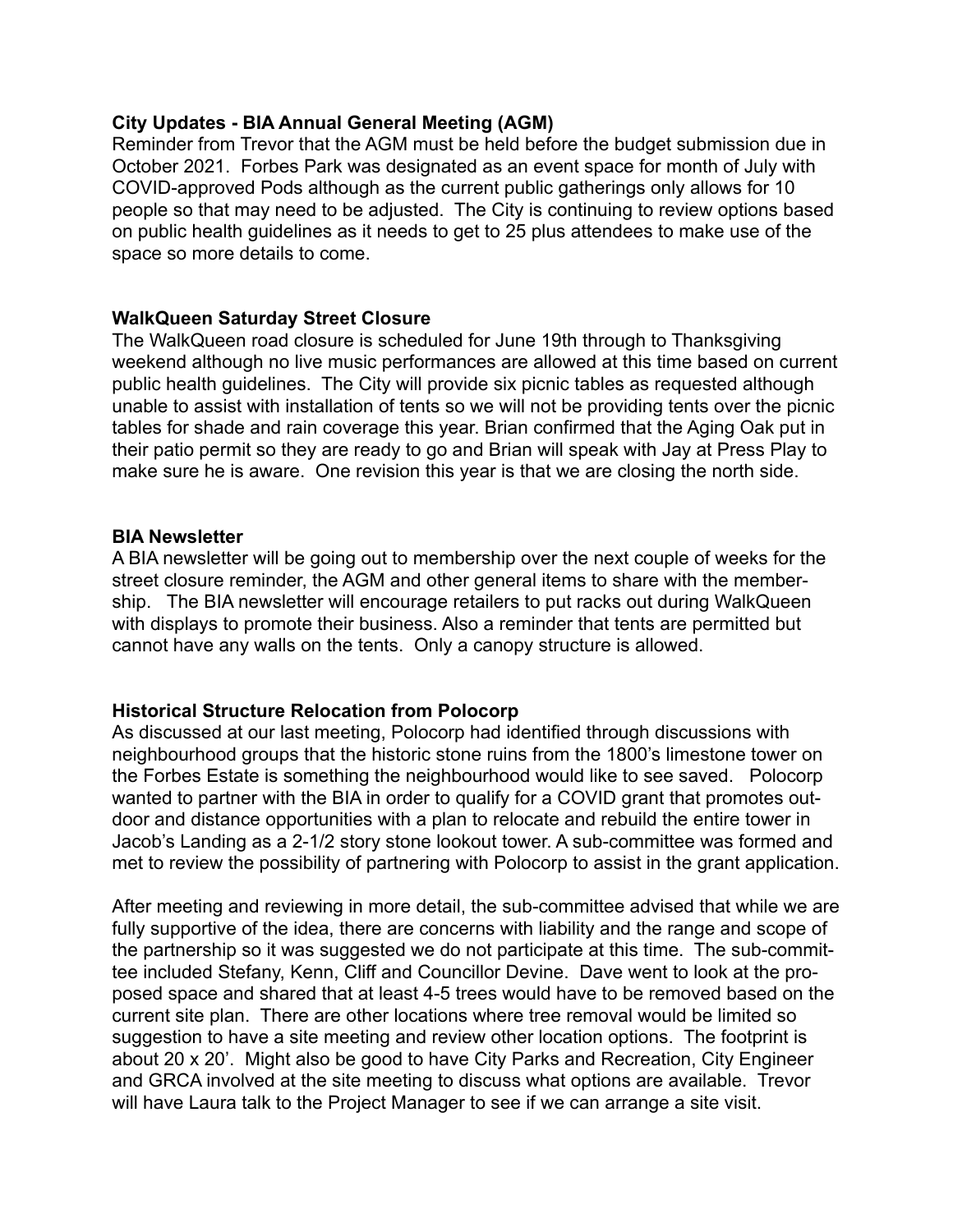#### **Social Media Marketing and Promotion**

Brian will launch the videos created last year and will promote those for 10 days at a cost of \$100 each to promote on social media as well as the Walk Queen promotional video that will be updated and launch for 30 days throughout July.

THAT We approve \$200 to promote Walk Queen and \$300 to promote the second promotional video on our social media platforms.

Moved by: Cory DeVilliers Seconded by: Kenn Norman

CARRIED.

### **Administrative Updates**

Moonglow lightscapes will remove all holiday lights the first week of July. Brian will get a permit from Denis for that removal. Next year the BIA may want to look at other installation companies. Currently the white lights are not working at the Cenotaph as ground fault GFI receptacles on top of poles are needed with new plugs and proper covers. This replacement needs to go through Hydro One. Trevor will ask Laura to talk to Energy One about it and see what can be done to have it costed and fixed and to ensure this happens before the holidays. Suggestion that since the lights will not be removed prior to July 1st we might want to have a Christmas in July promotion if we can get the lights working?

Al at CanLite will be retiring at the end of June so will no longer be our contact for banner install and removal. He has passed along information to Sheer Display and a quote for a service contract to include installation, removal and storage of banners. Signman Realty have also volunteered to help us in the past so Cory will share a contact with Brian to arrange for a second quote. We can also investigate with the City for the contract with Moonglow to see if it is one year or multi-year contract. Need to confirm who has the contract for the install of snowflakes.

#### **2022 BIA Budget due on October 1st and Election of Board Members**

We will have to call an election for the two board member and Executive Director positions to be held during the August 11th board meeting. That way Brian could arrange a call for nominees and work with Laura on how we can facilitate that. It will then give the two new board members a chance to meet with BIA in September to discuss the budget prior to it being due. Brian will give Laura a brief to share with the City Clerk who can also assist if needed. Still waiting on the final report from KPMG auditors so we can review and ask any questions before it is shared with the City. Brian will work with Kenn on any budget items.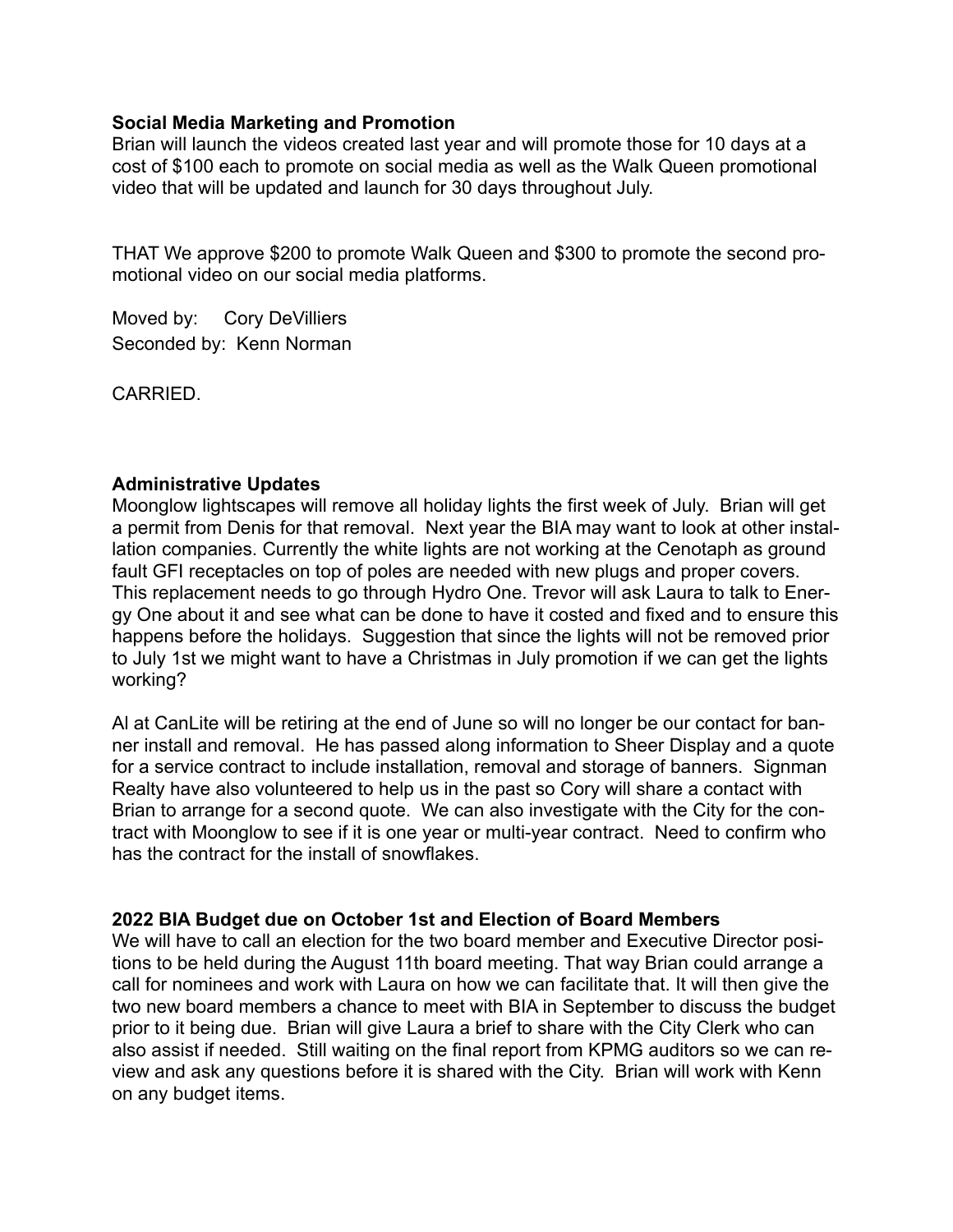### **Core Area Maintenance & Beautification**

There is a new system in place again this year for Core Area Patrol with By-Law officers assigned rather than security team contracted out. We will have to monitor and see if there is a presence in Hespeler and if the team is visible on foot.

The hanging planters were high quality this year and watering has been happening regularly by Isley so plants are thriving. Unfortunately when they were hung there were none included on Guelph Avenue and half of Tannery is bare so the mapped guidelines didn't seem to be followed? We had ordered 40-45 baskets but City staff wasn't sure how many would be provided and there didn't seem to be any communications with the BIA on the placement which is unfortunate. Also the dead trees that have been downtown for three years have still not been replaced. Flowering pear trees are hardy and blossom in the spring so would be nice to get those planted if possible. Mike Hauser, Trevor and Mike Devine will meet on Friday to address how some of these items can be addressed with the dead trees and lifted bricks as some interlock bricks are lifted and not fixed properly. Every City staff has a cell and can provide feedback if they see something that needs to be fixed so wondered if a reminder when training City staff to watch and report issues when noticed or possibly a monthly inspection by City staff and BIA membership to address these neglected items. Perhaps a reminder in a newsletter to general membership to also watch and report any maintenance issues could help as well.

## **City Updates**

There is a pilot program to reduce speed limit to 40 KM in some neighbourhoods. Also the BIA agreed to support Jodi Weatherhead with her Kayaking on Speedriver business renting canoes and kayaks on Spring Street and she is also working with the City. Cliff will arrange for a letter of support to assist with the process.

## **Fall Lighting Changes**

Brian will send written instructions on how to change the lights at the falls. Currently Dave has the keys and the lights are now set to orange for the First Nations children. Dave has agreed to look after the lights until December. A new person can be assigned to take over this task and change the lights when needed once the new board members are elected.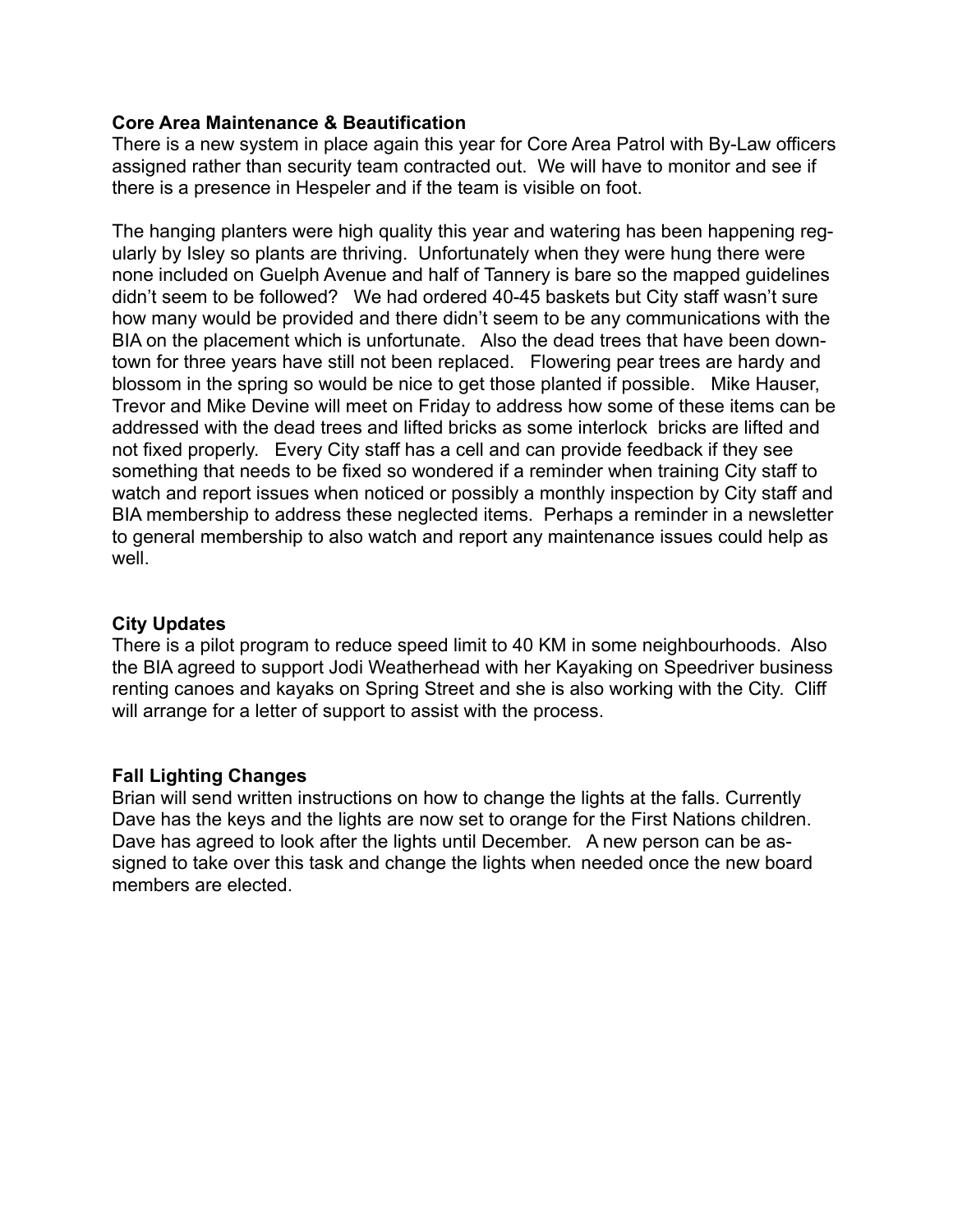## **July BIA Meeting**

The next Hespeler BIA meeting is set for Wednesday July 14, 2021 to be held remotely via zoom.

Close of Meeting

Moved by: Valerie Labbe Seconded by: Cliff VanClief

THAT the June 9, 2021 meeting of the Hespeler BIA Advisory Committee does now adjourn at 7:36 p.m.

**CARRIED** 

Chair – HESPELER BIA

 $\mathcal{L}_\text{max}$  , where  $\mathcal{L}_\text{max}$  is the set of the set of the set of the set of the set of the set of the set of the set of the set of the set of the set of the set of the set of the set of the set of the set of the se

 $\mathcal{L}=\{1,2,3,4,5\}$ 

Recording Secretary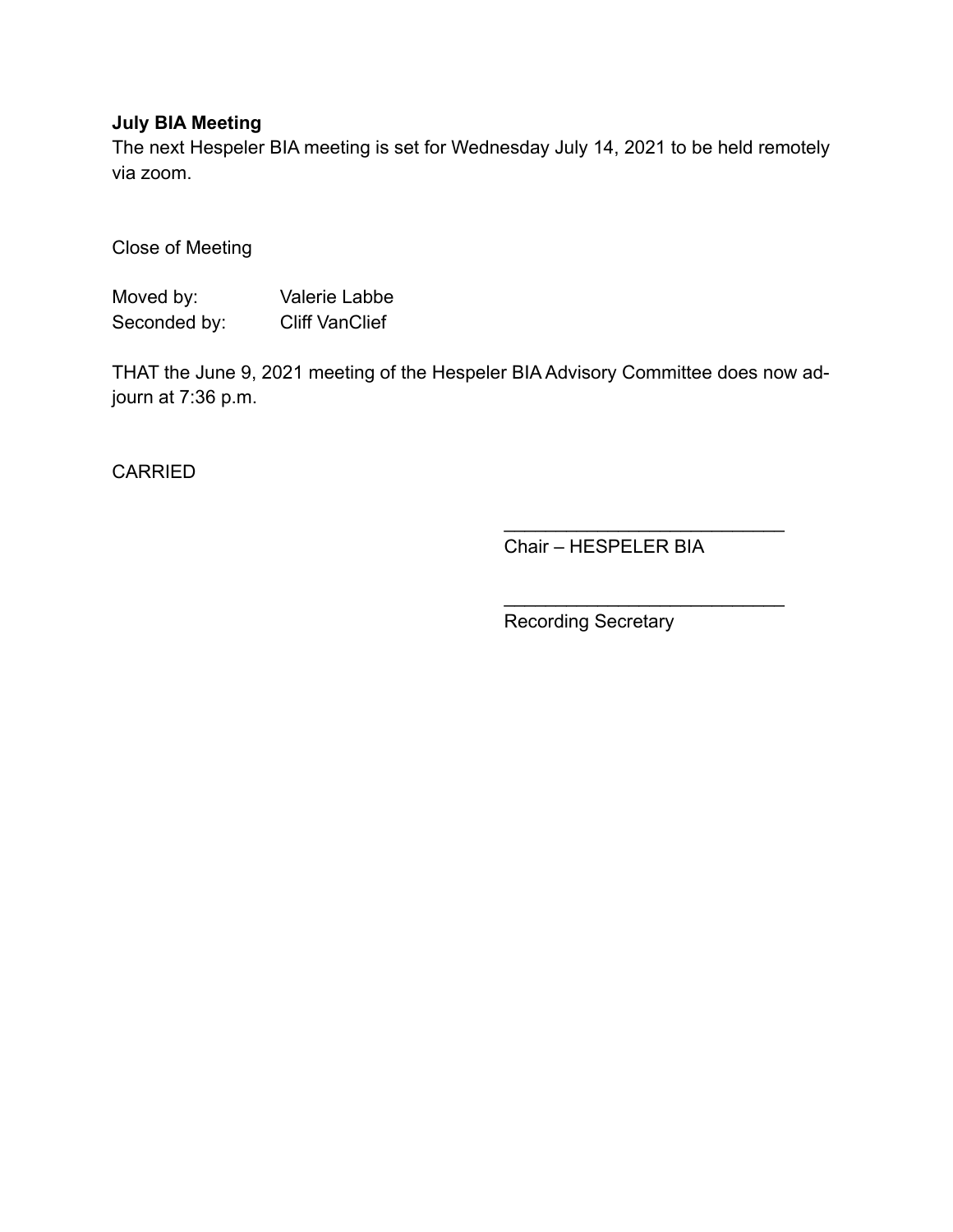

**MINUTES**

**Hespeler Business Improvement Area Committee Hespeler Heritage Centre**

> **11 Tannery St E, Cambridge, ON July 14, 2021**

**Committee Members in Attendance;** Cliff VanClief, Chair, Brian Kennedy, Executive Director, Kenn Norman, Treasurer, Valerie Labbe, Recorder, Dave Olesen, Khalid Zaffar, Councillor Mike Devine, Councillor Donna Reid, Laura Pearce, Staff Liaison

**Regrets:** Cory DeVilliers, Vice-Chair, Stefany Kawka

## **Meeting Called to Order**

The Chair welcomed everyone present and called the meeting to order at 6:34 p.m. and the meeting adjourned at 8:01 p.m.

## **Approval of Minutes**

Moved by: Kenn Norman Seconded by: Khalid Zaffar

THAT the minutes of the Hespeler Business Improvement Area Committee meeting of the June 9, 2021 be approved as written.

CARRIED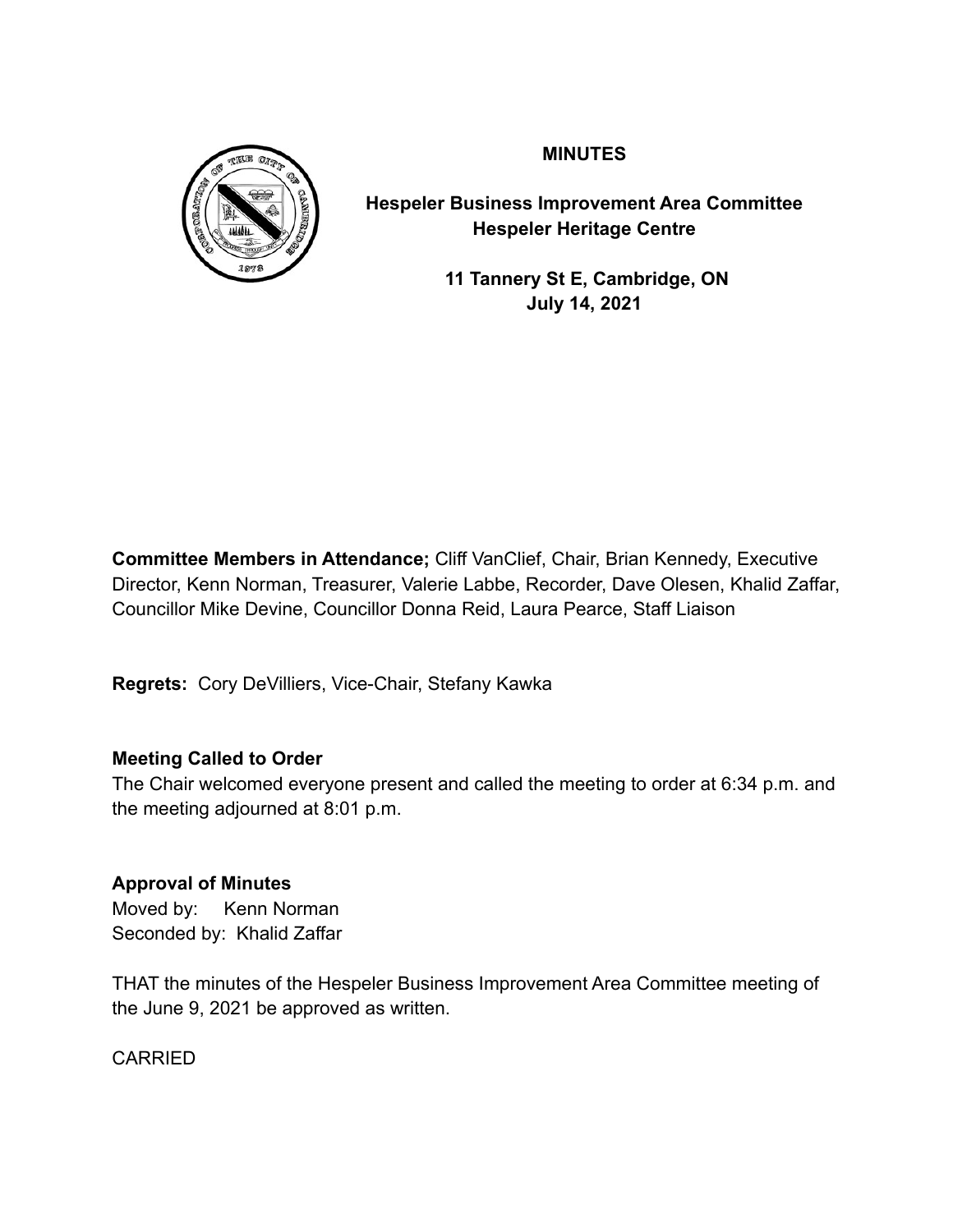#### **City Updates**

James Goodram attended a recent BIA meeting to talk about the new Community Improvement Plans (CIP). Update that Council passed the new CIP on June 29th including the expanded area for Hespeler with no alternations to the proposed programs. All 5 programs have been approved. The notice was sent out on July 8th and has started the 20 day appeal period required by the Planning Act. Therefore July 30th is when the appeal will end and the City will launch the new CIP program to start on August 3rd. A request came forward to increase the core area for Hespeler to include Queen Street West as well as along Guelph Ave to Clements Ave (near Four Fathers). All details are posted on CIP website for review if required.

### **Milling Road Updates**

Some BIA members recently attended stakeholder meetings and design options were shared for input by the BIA at the May BIA meeting. The conceptual design with the curve in the road for calming measures and parking on both sides of the street have been shared to the public for feedback from June 28th to July 16th. The City-owned building at 30 Milling Road is referenced in the document. GSP have done a baseline estimate of substantial costs that would be incurred by the City to retain and restore the building and a structural assessment will occur later this year to see whether the building can be preserved. All agreed that this historic Public Works Building should be preserved if possible although the City might not have the funds to restore it due to cost and as it is on a GRCA flood plain a building cannot be built on that site going forward should the current building be removed. At the previous meeting there were strong recommendations that it remain in City ownership that would allow for more opportunities to develop this asset to the downtown core. Keeping and maintaining the building and correcting the structural deficiencies and then working to lease it out to a private food service business so it can become a destination within the village is still the BIA preference.

#### **WalkQueen Road Closure Update**

Discussion about the road closure so far this summer. There seemed to be good use of all patios and picnic tables later in the day although mornings have been quiet and lack of live music noticed. The City placed all 6 picnic tables close together so perhaps they could be further spaced out in coming weeks for more social distancing. All agreed that the street closure would definitely benefit from music as soon as able to add live music to support our local artists. Laura will get an update from the Special Events team as the closure is occurring on a City street and so is not considered a special event but geared towards patio extension parameters during COVID. She hopes to have an update next week. Laura did share that the Province is allowing a private local business to have live music on their own patio but it must be separated by 2 meters from patrons and have a plexiglass barrier. The information to keep patrons away from musicians is online and Laura will circulate that detail should any business wish to explore that option. Right now neither the Aging Oak or Press Play have room on their patios to include an option for live music.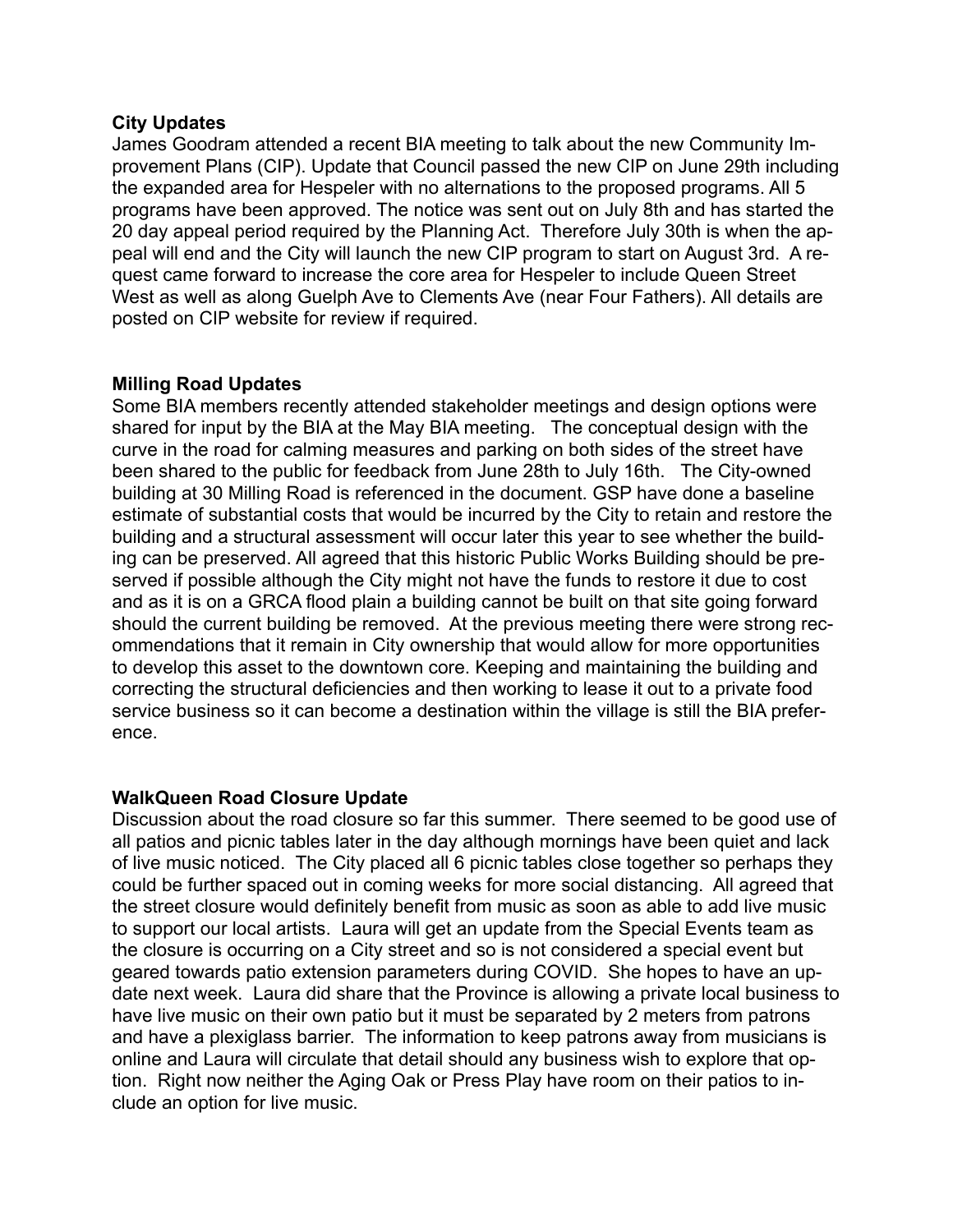#### **WalkQueen Vendor Requests**

Cliff mentioned that the BIA has had a couple of requests for vendors on the street. City staff are reviewing the request for one vendor to ensure local bylaws be adhered to including a valid business license. Vendor bylaws are being reviewed right now with Planning Department and Special Events team. The board also agreed that we need to be considerate to our current local businesses who are finally able to re-open as we would not want competing businesses setting up a cart outside of their retail store. Another question was around BIA Associate Members and whether these vendors need to be an associate member. For now it was agreed to wait and see what the City states can happen with Phase 3 as it could affect vendors and have further discussions around process and next steps for any vendor requests at that time. Also reminder that all vendors must have a business license and approvals from the City. Finally if there is a way to simplify the vendor permit to a one-page document that would also be helpful.

#### **Forbes Park Estate**

City Council met last night and the motion was approved to defer the Forbes Estate development. The developer can now apply to the Local Planning Appeal Tribunal (LPAT) and this does mean there will be a further delay in having this development move ahead. Local Council now will not have any say as it will be up to the Provincial body to approve or deny the development. There were a number of concerns by residents with questions around the old coach house, the subdivision going out to Shaw Ave as well as the density and tree management plan as there are multiple trees on the property. The topic was heavily discussed at the City Council meeting which is recorded and available on-line should anyone wish to review it for full details.

### **Kayaking Speedriver**

The business has now launched and going well so far and attracting visitors from Cambridge and Guelph so it is nice to see the river being utilized and a small business succeeding.

### **Memorial Plaque at Adam/Guelph Avenue**

Laura following up to see if any updates or progress on this item as it was approved by City and the BIA board can now move forward with design and installation along with any promotion or media coverage once the plaque is installed at an unveiling. Due to continued COVID restrictions it was agreed to hold off on any media coverage or promotion for now but Cliff will follow up with Brian to see if the plaque is ready to be installed once restrictions are lifted.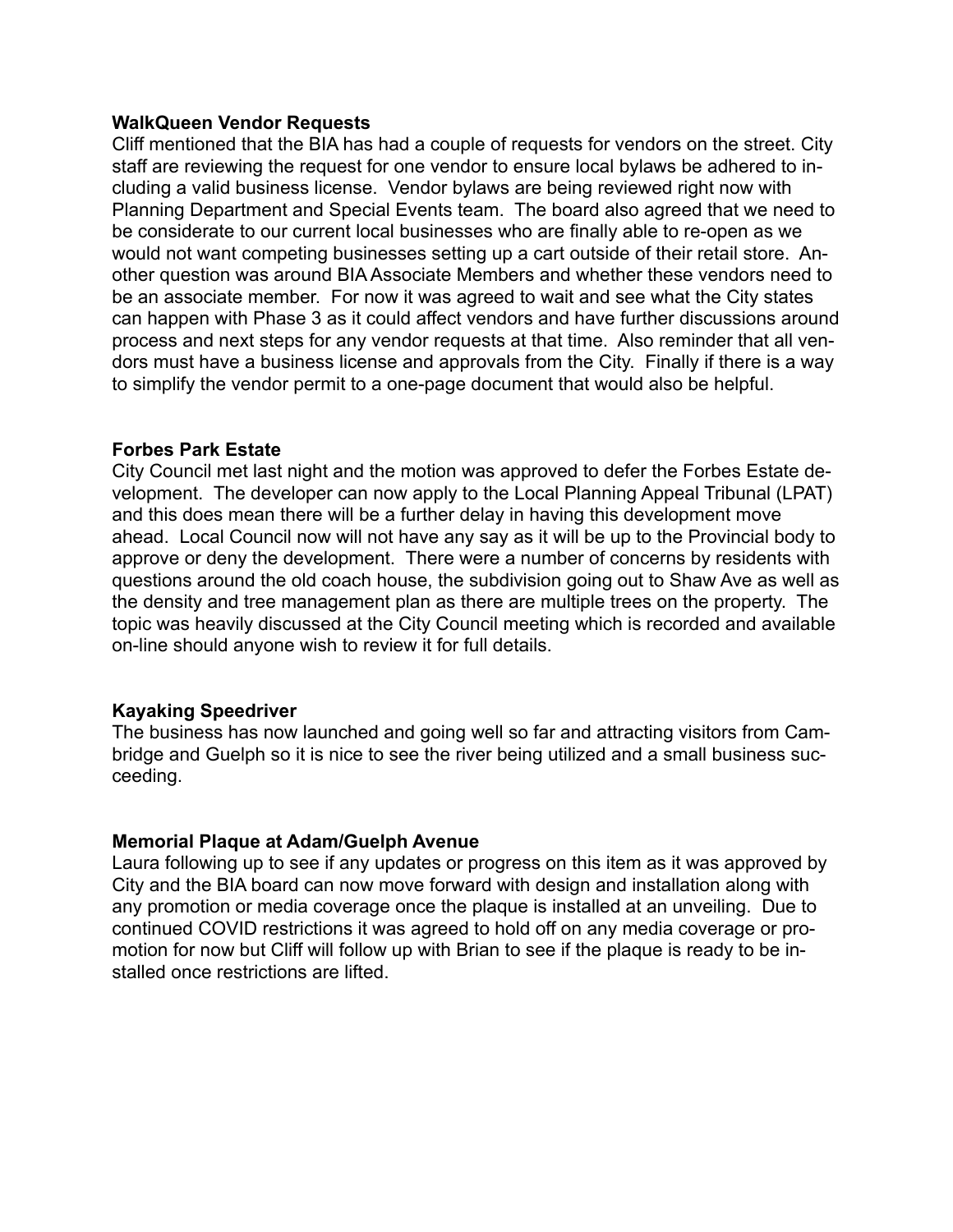#### **Holiday Inn**

Although not in the BIA core area, Councillor Devine shared an update that the Holiday Inn on Holiday Inn Drive is going to be demolished. It is owned by the Marriott Group and they have not put a development application in yet but he believes they will be putting in an application for a new structure.

## **BIA Board Nominations and Annual General Meeting (AGM)**

Brian sent out email with new proposed date for the AGM of August 25th to ensure we meet requirements for the nomination period of 30 days (July 23rd - Aug 19th), that must close one week ahead of the election. Discussion around members who have already expressed interest in joining the BIA board. As next steps an email needs to go to the general membership about the two vacancies and the Executive Director position as well as the date of the virtual AGM. Cliff has reached out to someone about the ED position. Cliff will meet with City Clerk to go over details on voting virtually.

The Executive Director position is not elected so discussion around the process should there be multiple people interested. Stefany sent out a job description so we have that available to refer to. As a priority the position needs to be advertised so Cliff and Brian will work on that. The ED position does include a budgeted payment of \$3,000 per annum", although it has not been increased in a few years. Discussion around whether we can we take a portion of the former CCAP funds to increase the allocated budget provided to the ED as it is quite a time consuming position. Kenn will explore and see if we can possibly increase this slightly for now and then further possible increase later when we expand boundaries.

THAT Kenn explore the current funds available to allow an increase to the Executive Director honorarium to be reviewed at our next meeting in August prior to the election.

Moved by: Cliff VanClief Seconded by: Khalid Zaffar

CARRIED.

### **2021 Remembrance Day Poppy Campaign**

Jane Herring reached out to the BIA as chair for the Remembrance Day Poppy campaign to let us know that they are hoping to have 20K poppies to distribute with the City and Idea Exchange in Hespeler.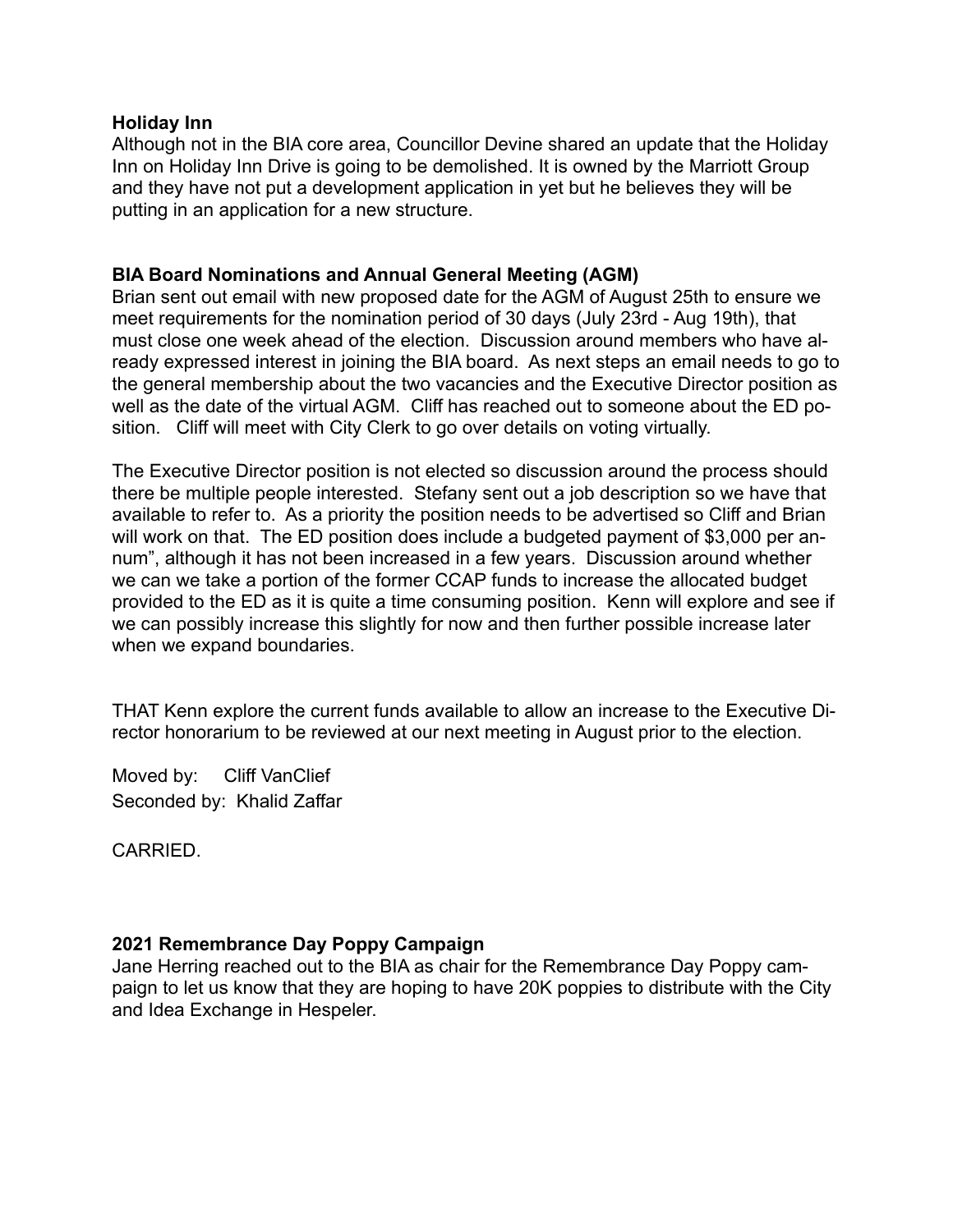#### **Holiday Decor Review**

Back in 2020 City staff investigated with the 3 BIA's some potential changes to holiday decoration and the banner program. Currently through the City procurement process the City hires a contractor for installation and removal of the street decorations for Hespeler and the BIA splits cost 50/50. The portion billed to the Hespeler BIA for install and removal was \$621.78. Other costs include the hydro used by the decorations that the City bills out to the BIA as well as any maintenance of the snowflakes and street banner.

Downtown BIA has taken care of entire holiday decoration program including storage, installation, removal and maintenance and Preston is looking to adopt that model as well. The City would like a new process that is autonomous for all 3 BIA's. Any contractor hired would need to be approved by City but the BIA would hire the contractor and arrange for all installation, removal, storage and maintenance and all financial transactions would go thru the BIA. Classic Displays is currently contracted by Downtown Cambridge and they store the decorations in one of their facilities. Preston has a quote from Sheer Display. Previously there were issues with storage that resulted in extra damage so it would be beneficial to have storage done properly by a contractor with more responsibility. The City would like to have this resolved and decided on for this holiday season if possible. MoonGlow is the current contractor commissioned by the City for this year and they were in Hespeler today finally removing the holiday decorations on the large evergreen tree. The BIA should also request to City Council that fees are waived going forward for Energy Plus and that any permits for installation and removal be waived. Brian provided a quote from Sheer Display should they take over this task through the BIA and Kenn will look into previous years costs as a comparison so the board can make an informed decision at the next meeting in August.

### **Maintenance and Beautification Updates**

Mike Hauser, Councillor Devine and Dave walked through downtown Hespeler recently to assess the dead trees, raised pavers and broken Cenotaph steps. The gardens at the Cenotaph and gazebo have been trimmed and cleaned up as well as the grassy hill beside the Fashion History Museum. They are looking at tree replacement but Dave advised that some trees may just be removed as they were planted where there wasn't enough soil for them to grow and mature. Mike is doing a comprehensive look to see where they can be replaced or where we just to remove the dead trees and replace with paving stones. Discussion around the white lights at the Cenotaph that were installed last December as white we would like to see them lit year round there are ongoing maintenance issues and concerns. The lights around the base of the trees will have to be removed as they will affect the health of the trees and we do not want to see the trees affected. Also the lights were powered by running a cord from the base of the tree to the gazebo and the cord is now shredded at ground level possibly due to grass cutting. Laura is aware of the GFCI plugs that are quite old and tripping regularly causing further lighting challenges. Someone from Transportation is arranging with Energy Plus to have a look and see what can be done to replace these very old GFCI plugs that have not worked well in years.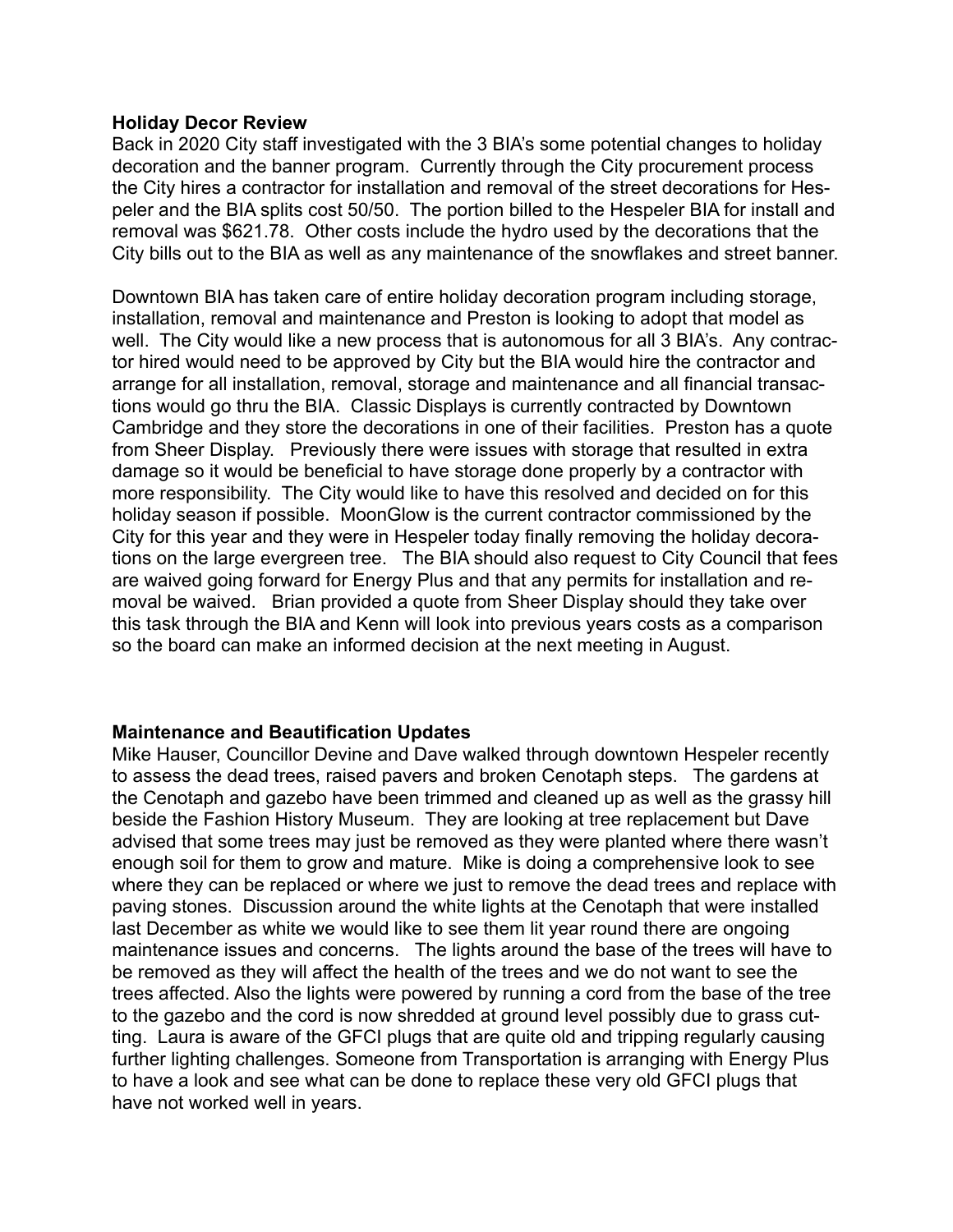## **August BIA Meeting**

The next Hespeler BIA meeting is set for Wednesday August 11, 2021 to be held remotely via zoom so items to be finalized prior to the AGM.

Close of Meeting

| Moved by:    | Valerie Labbe         |
|--------------|-----------------------|
| Seconded by: | <b>Cliff VanClief</b> |

THAT the July 14, 2021 meeting of the Hespeler BIA Advisory Committee does now adjourn at 8:01 p.m.

**CARRIED** 

Chair – HESPELER BIA

 $\mathcal{L}_\text{max}$  , where  $\mathcal{L}_\text{max}$  is the set of the set of the set of the set of the set of the set of the set of the set of the set of the set of the set of the set of the set of the set of the set of the set of the se

 $\mathcal{L}=\{1,2,3,4,5\}$ 

Recording Secretary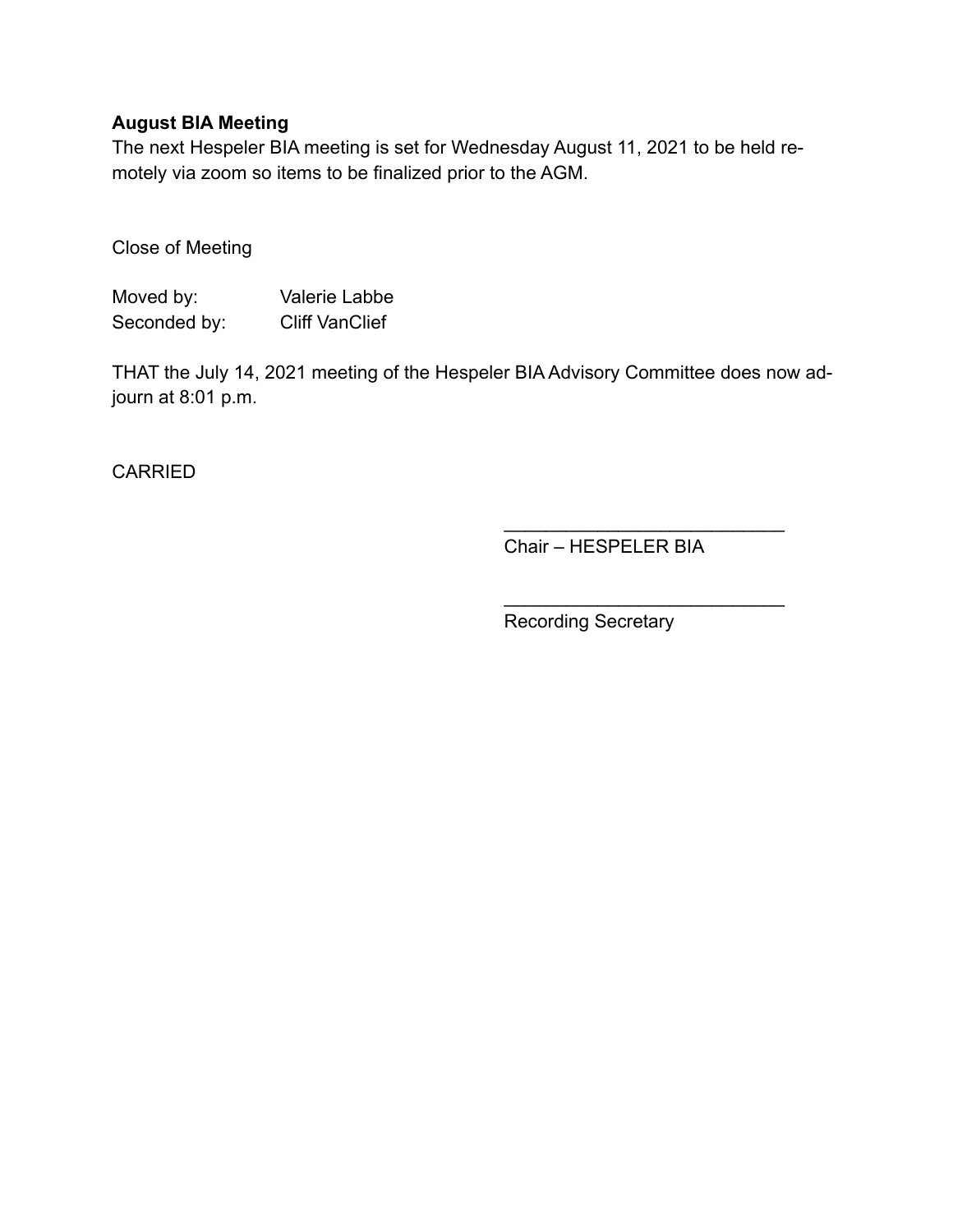

**MINUTES**

**Hespeler Business Improvement Area Committee Hespeler Heritage Centre**

> **11 Tannery St E, Cambridge, ON August 11, 2021**

**Committee Members in Attendance;** Cliff VanClief, Chair, Cory DeVilliers, Vice-Chair, Kenn Norman, Treasurer, Valerie Labbe, Recorder, Dave Olesen, Stefany Kawka, Councillor Donna Reid, Laura Pearce, Staff Liaison,

**Regrets:** Khalid Zaffar, Councillor Mike Devine

# **Meeting Called to Order**

The Chair welcomed everyone present and called the meeting to order at 6:36 p.m. and the meeting adjourned at 7:16 p.m.

## **Approval of Minutes**

Moved by: Cory DeVilliers Seconded by: Kenn Norman

THAT the minutes of the Hespeler Business Improvement Area Committee meeting of the July 14, 2021 be approved as written.

CARRIED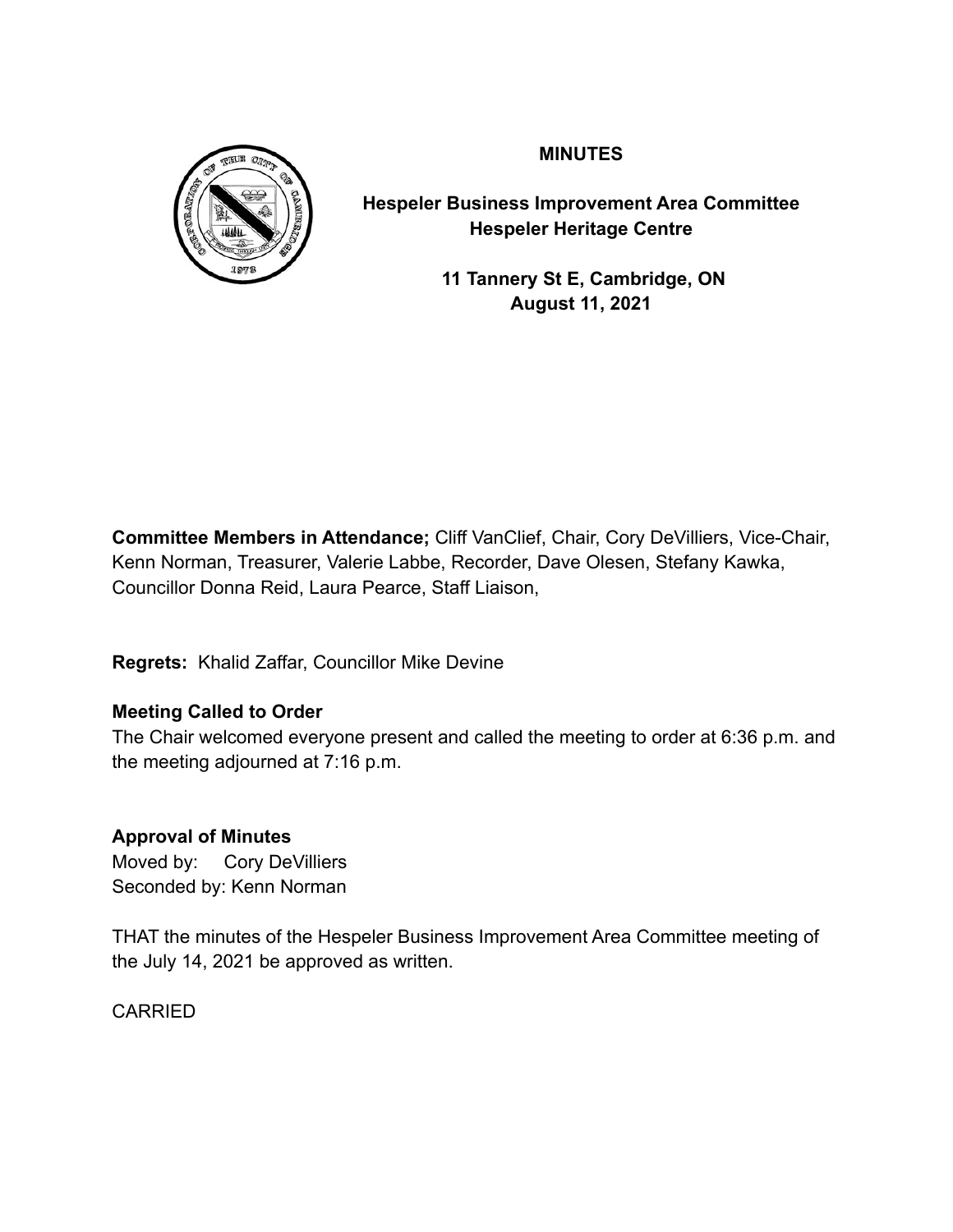#### **Saturday Street Closure**

We continue to receive positive feedback from recent street closure. Thanks to Cory and Laura for helping with event application process for Latin Music on Queen dance event on Saturdays that will continue until September 18th. It has been very successful so far with lots of good publicity and has helped increase foot traffic and atmosphere during the street closure. Laura did receive one concern from a resident who has epilepsy as part of the speaker has strobe lights. The organizer has been made aware and she will turn that function off in future. Good reminder for future events. Was also one request around the possibility of portable toilet for the event space. Laura can take request forward to see about possible options for next year however due to current COVID concerns and restrictions it will not be provided this year.

### **Holiday Decor Review**

As discussed at the last meeting City staff investigated with the 3 BIA's some potential changes to holiday decoration and the banner program. Currently through the City procurement process the City hires a contractor for installation and removal of the street decorations for Hespeler and the BIA splits cost 50/50. Downtown BIA has taken care of entire holiday decoration program including storage, installation, removal and maintenance and Preston is looking to adopt that model as well. The City would like a new process that is autonomous for all 3 BIA's.

Motion that we move forward with holiday streetscape based on the quote Brian shared from from Shear Displays for \$3729.00 that includes both the snowflake decorations and the street banner. Laura will take that back to City council and let senior staff know there is a resolution and will keep the board posted as it should be presented to council in October.

THAT the Hespeler Village BIA approve quote #603 from Shear Displays for the 2021-2022 work order for the installation, removal and storage of the BIA's streetscape holiday decor as detailed.

AND THAT the BIA respectfully asks the City of Cambridge to waive the hydro and permit fees associated with the work order.

AND FURTHER, THAT the City of Cambridge covers 50% of the work order cost as part of our ongoing recovery efforts.

Motion by Cory DeVilliers Seconded by: Dave Olesen

**CARRIED.**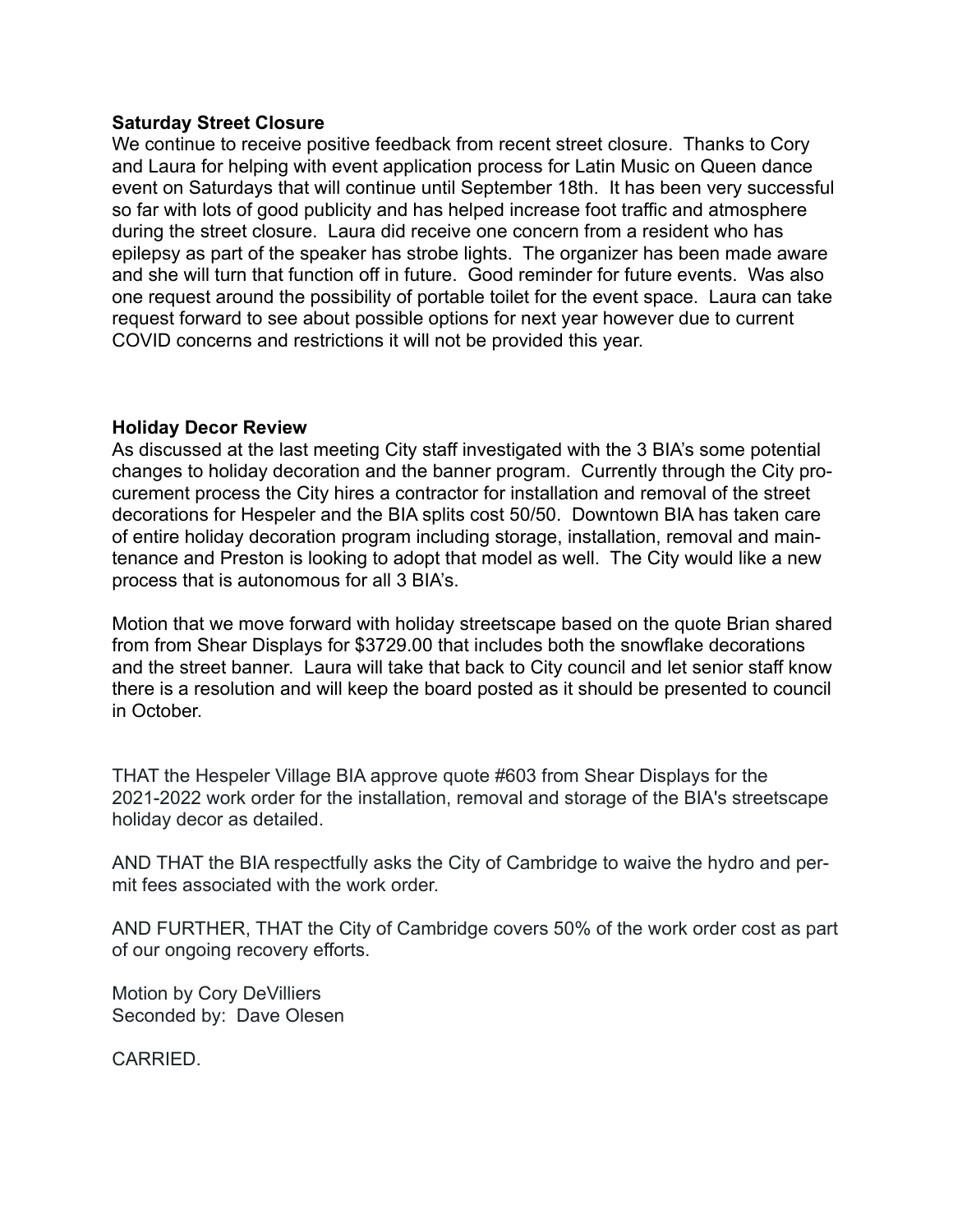#### **BIA Board Nominations and Annual General Meeting (AGM)**

Cliff confirmed the the AGM is now set for September 8th and the nomination period will open this week. Brian is finalizing the communication to the general membership to be communicated by end of week. Laura confirmed that 14 days notice must be provided to announce the AGM and while there is no specified date for nominations, the City Clerk noted to Brian, Cliff and Laura that good standard practice is to allow 21 business days. Flyers are being finalized and will be picked up and delivered this weekend. The City Clerk will host the initial part of zoom meeting for the election process. Nominations will be open until September 2nd and nominations can be either dropped off at the Service Cambridge Desk or sent electronically through to the Hespeler BIA email inbox. Closure of the nomination period prior to AGM ion September 2nd is so that those names can be provided to City Clerk to enter into the polling system prior to the zoom meeting. Once elections are completed and the winners declared, a report needs to be written and provided to City council on September 12th prior to next Hespeler BIA board meeting on October13th.

#### **Hespeler BIA Executive Director Position**

We have not yet advertised for the Executive Director position so that is a priority to advertise. Stefany had sent the prior posting for board member review. Cory suggested that we have Brian review and provide any insight and feedback on the role and requirements before we publicize it. Laura suggested we reach out to other BIA's to see how they handle the honorarium and then we can discuss further in October. Cliff will reach out to the OBIA and Kenn will confirm with the CRA around whether it should be an honorarium or stipend. Once the position is advertised, Stefany has volunteered to take the lead on an initial meeting with any potential candidate and will then provide an update to the board.

#### **City Updates**

Councillor Reid shared an update that last night City Council endorsed the design for the Fountain Street Soccer Complex that should be ready for use by spring of 2023. City Council did not approve the Heritage Conservation District (HCD) for downtown Galt and is still trying to finalize area boundaries. This will be reviewed again in October.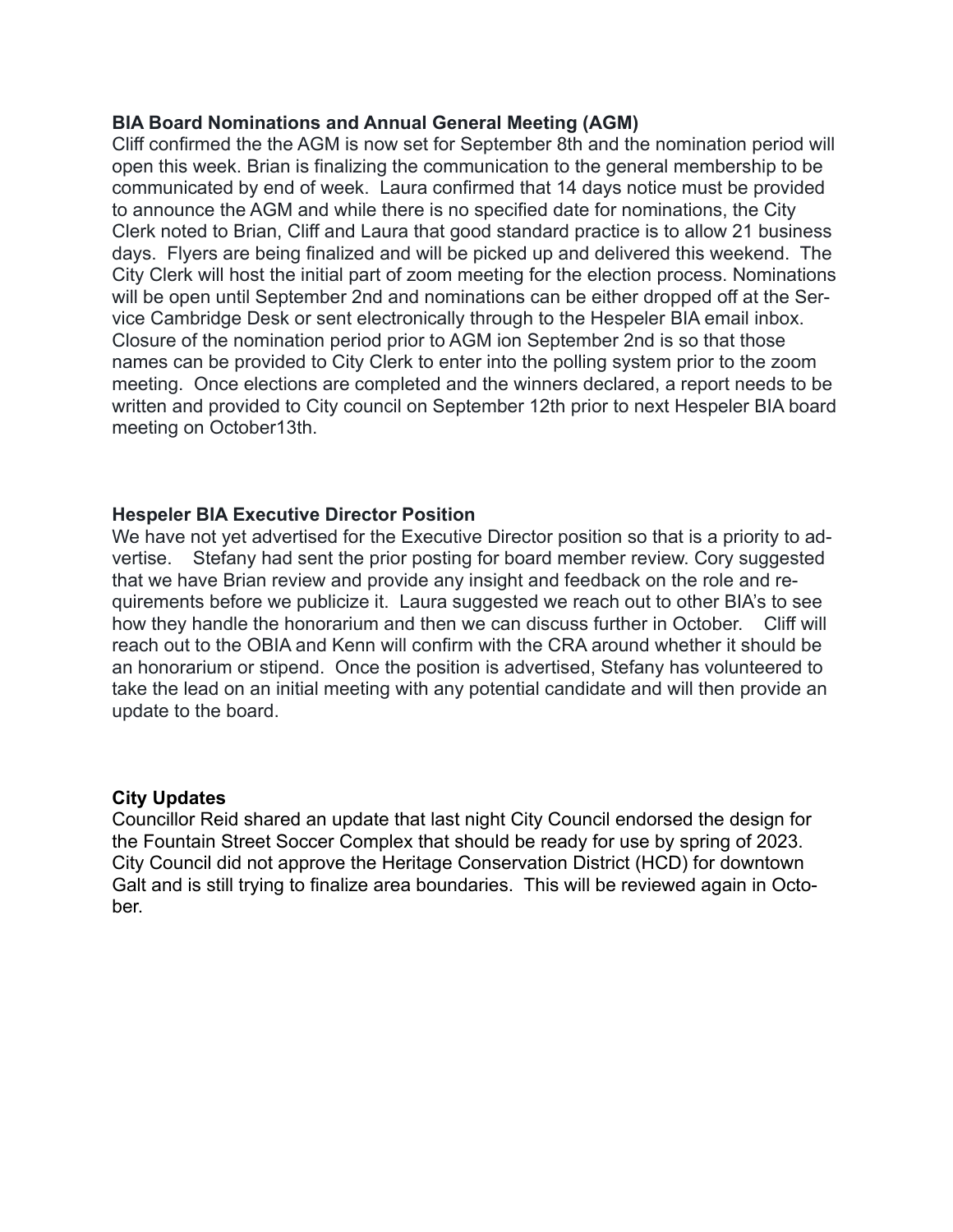#### **2022 Budget**

Kenn shared an update on the 2022 Budget. It is mostly unchanged from last year. The will be no changes to the BIA Levy and we should end the year with a surplus due to events not occurring in 2021. The surplus at the end of year can be used next year for increased events once COVID restrictions lift and for the signage program. Overall revenue and expenditures remain the same.

THAT we accept the 2022 budget as proposed and outlined by Kenn and shared prior to the meeting by email.

Motion by: Dave Olesen Seconded by: Cory DeVilliers

CARRIED.

### **Fashion History Museum Tourism-Oriented Directional Signage (TOD)**

Kenn shared an update that the Fashion History Museum has now received approval for an eastbound TOD sign at the Townline Road exit. The application process is now underway and the sign will be updated when current road construction allows.